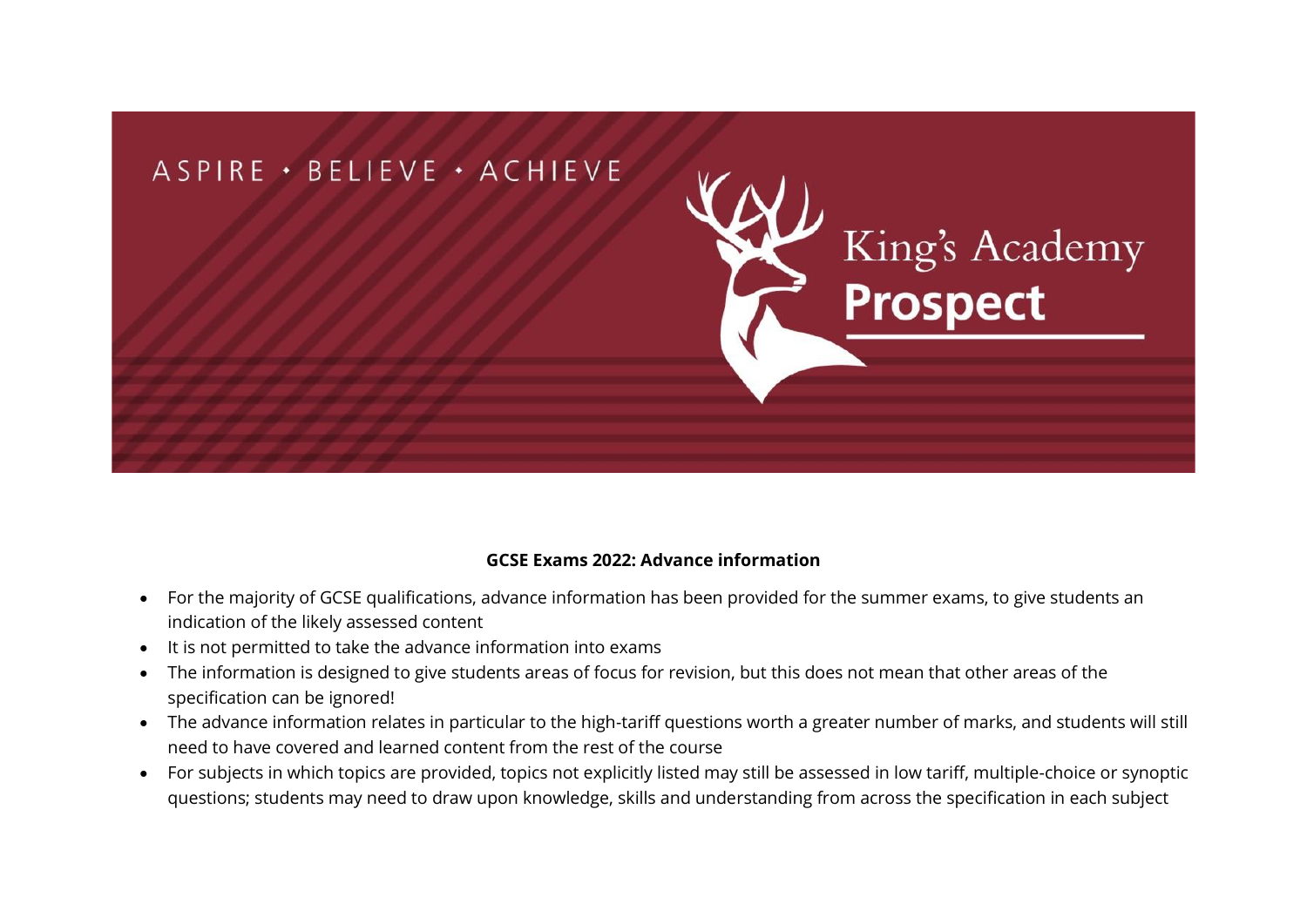• When a list of topics is provided, these are listed in specification order, not likely question order

| Subject and  | Dates of     | Advance Information                                                    |                              |  |
|--------------|--------------|------------------------------------------------------------------------|------------------------------|--|
| Exam Board   | Examinations |                                                                        |                              |  |
| <b>CORE</b>  |              |                                                                        |                              |  |
| English      | 18 May       | There is no advance information on Paper One                           |                              |  |
| Language,    | 10 June      | Paper Two: Writer's viewpoints and perspectives                        |                              |  |
| <b>AQA</b>   |              | Section A: Reading<br>$\bullet$                                        |                              |  |
|              |              | Source A: 21 <sup>st</sup> Century Autobiographical writing<br>$\circ$ |                              |  |
|              |              | Source B: 19 <sup>th</sup> Century Essay                               |                              |  |
|              |              | Section B: Writing                                                     |                              |  |
|              |              | <b>Question 5: Article</b>                                             |                              |  |
| English      | 25 May       | Paper One (choose any two)                                             |                              |  |
| Language,    | 8 June       | Anthology of Poetry<br>$\bullet$                                       |                              |  |
| <b>AQA</b>   |              | 19 <sup>th</sup> Century Novel                                         |                              |  |
|              |              | Modern prose/drama                                                     |                              |  |
|              |              | Paper Two                                                              |                              |  |
|              |              | Shakespeare (Macbeth)                                                  |                              |  |
|              |              | Unseen poem essay/poetry comparison                                    |                              |  |
| Mathematics, | 20 May       | Foundation                                                             | Higher                       |  |
| <b>AQA</b>   | 7 June       | Paper One:                                                             | Paper One                    |  |
|              | 13 June      | <b>Number</b>                                                          | <b>Number (see Ratio)</b>    |  |
|              |              | Arithmetic                                                             | Arithmetic                   |  |
|              |              | Four operations                                                        | Decimal                      |  |
|              |              | Negative numbers                                                       | Fractions                    |  |
|              |              | Order of operations                                                    | Arithmetic                   |  |
|              |              | Estimation                                                             | Fraction of a number         |  |
|              |              | Fractions                                                              | Value as fraction of another |  |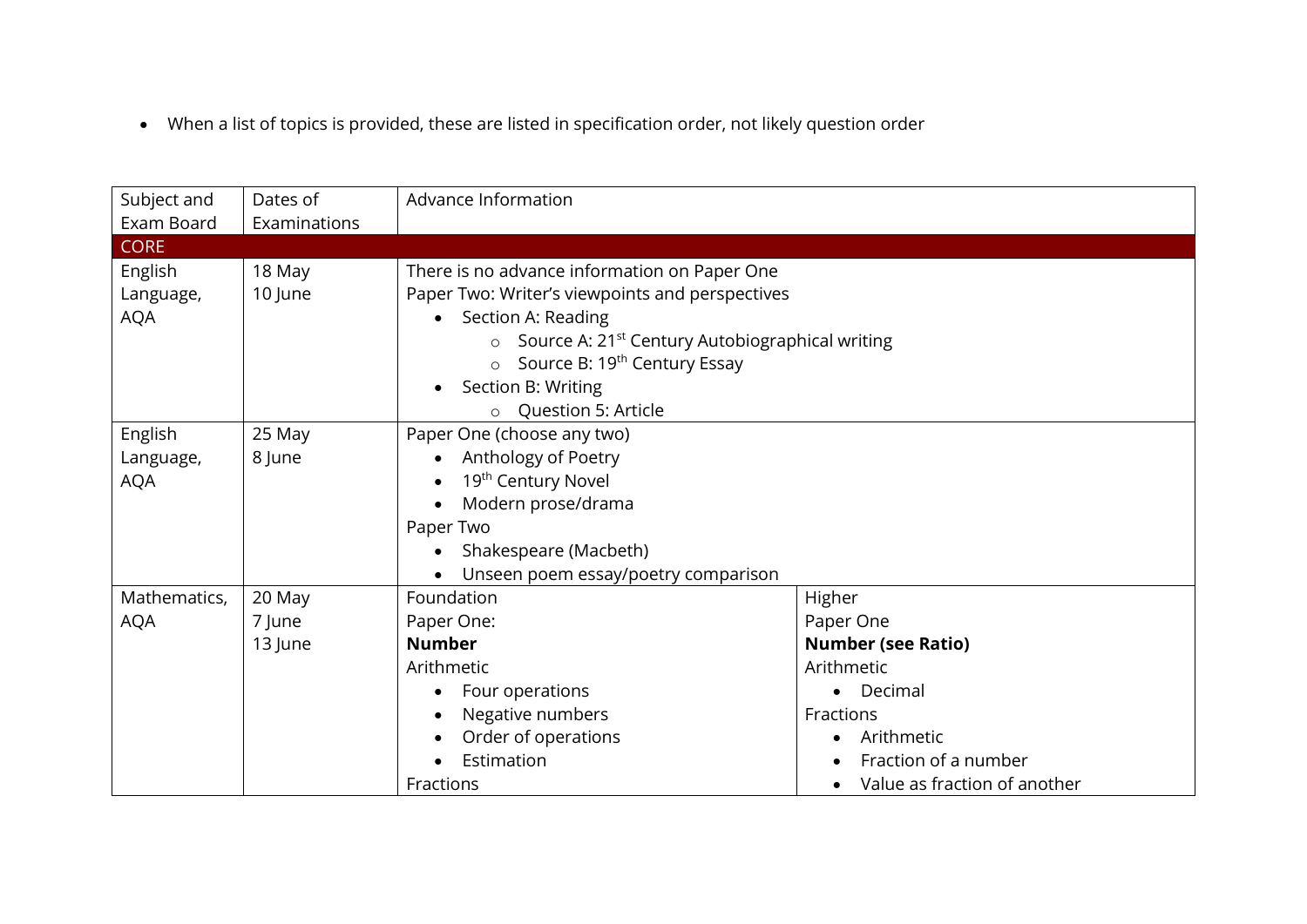| Arithmetic<br>$\bullet$          | Recurring decimals as fractions<br>$\bullet$ |
|----------------------------------|----------------------------------------------|
| Fraction of a number             | Percentage                                   |
| Indices                          | Percentage as operator                       |
| • Laws of Indices                | Indices                                      |
| <b>Standard Form</b>             | Laws of Indices<br>$\bullet$                 |
| Conversion                       | <b>Standard Form</b>                         |
| Calculation                      | Conversion<br>$\bullet$                      |
| Other                            | Calculation<br>$\bullet$                     |
| Inequality notation<br>$\bullet$ | Surds                                        |
| Systematic listing               | Simplification<br>$\bullet$                  |
| <b>Algebra</b>                   | Algebra                                      |
| Equations                        | Equations                                    |
| • Linear                         | Of a straight line<br>$\bullet$              |
| Graphs                           | Linear<br>$\bullet$                          |
| Recognise<br>$\bullet$           | Manipulation                                 |
| Plot                             | Identity<br>$\bullet$                        |
| Linear graph<br>$\bullet$        | Simplification of algebraic fraction         |
| Intersection of lines            | Simplification                               |
| Interpret<br>$\bullet$           | Factorisation of quadratic                   |
| Reasoning                        | Change subject                               |
| • Formula                        | Graphs                                       |
| Sequences                        | Recognise<br>$\bullet$                       |
| • Sequence rule to find a term   | Sketch function                              |
| <b>Ratio (see Number)</b>        | Speed time                                   |
| Conversions                      | Inequality region<br>$\bullet$               |
| • Lengths                        | Interpret                                    |
| Percentage                       | Sequences                                    |
| Percentage of an amount          | Algebraic<br>$\bullet$                       |
| Amount as a percentage           | <b>Ratio (see Number)</b>                    |
| Fraction                         | Ratio                                        |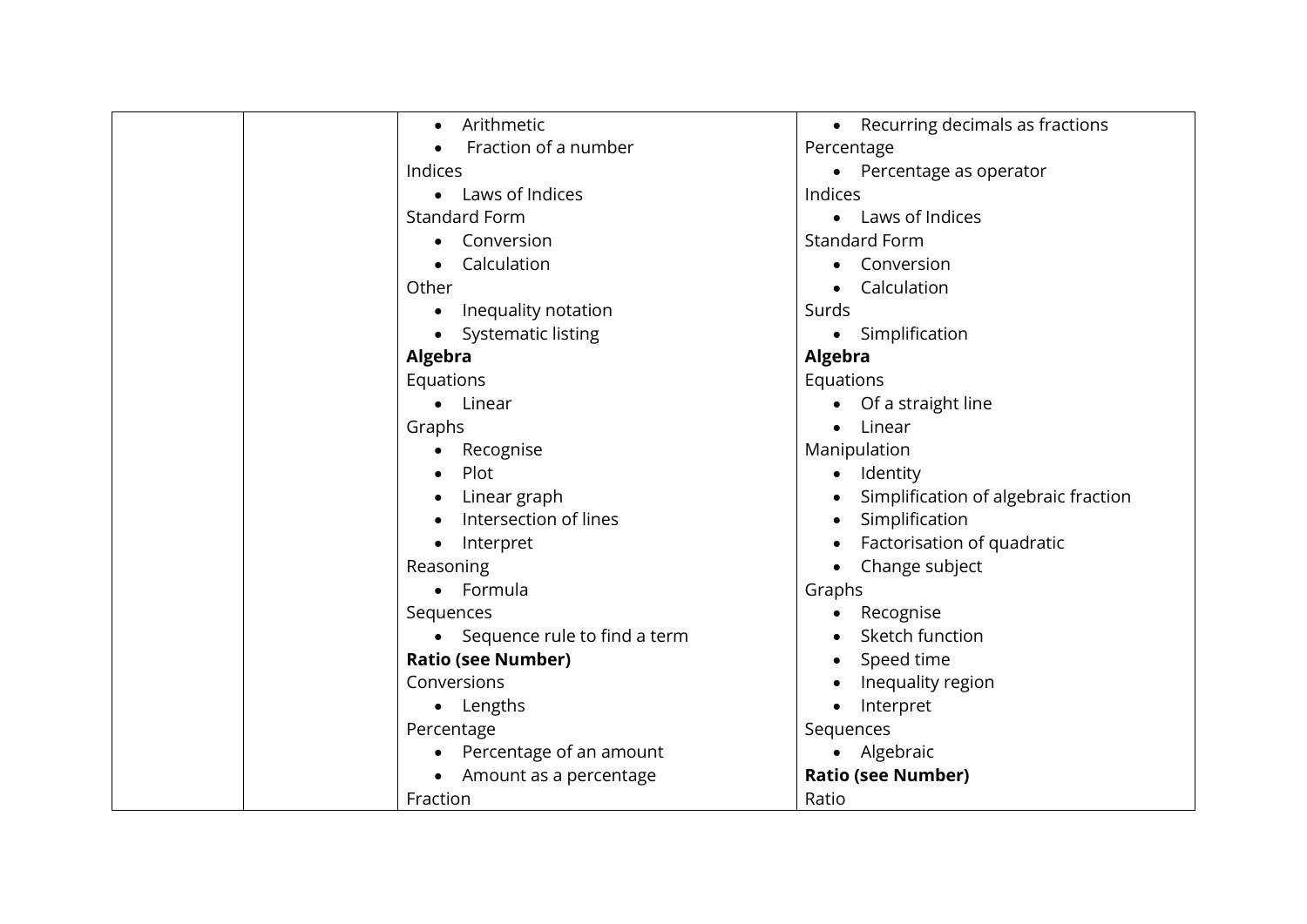| Fraction less than 1<br>$\bullet$ | Simplest form<br>$\bullet$      |
|-----------------------------------|---------------------------------|
| Ratio                             | Proportion problem<br>$\bullet$ |
| Simplest form<br>$\bullet$        | <b>Geometry and Measures</b>    |
| Ratio to fraction                 | Shape                           |
| Applications                      | Congruence<br>$\bullet$         |
| Cost problem                      | Prism                           |
| • Density                         | Faces                           |
| <b>Geometry and Measures</b>      | Exact trigonometric values      |
| Shapes                            | Area and Volume                 |
| Naming circle part                | • Sector a of circle            |
| Types of triangle                 | Vectors                         |
| Translation                       | • Vector geometry               |
| Area and Volume                   | Constructions                   |
| Perimeter                         | • Region                        |
| Sector of a circle                | <b>Statistics</b>               |
| Angles                            | Cumulative frequency            |
| • In triangles                    | <b>Probability</b>              |
| Constructions                     | Venn diagram                    |
| • Region                          | Tree diagram                    |
| <b>Statistics</b>                 | Expected value                  |
| Two-way table                     | Independent events              |
| Averages problem                  |                                 |
| Outlier                           | <b>Paper Two</b>                |
| <b>Probability</b>                | <b>Number (see Ratio)</b>       |
| Problem                           | Properties                      |
| Venn diagram                      | Prime number<br>$\bullet$       |
|                                   | Cube number<br>$\bullet$        |
| <b>Paper Two</b>                  | Reciprocal<br>$\bullet$         |
| <b>Number (see Ratio)</b>         | Decimal places                  |
| Arithmetic                        | <b>Bounds</b><br>$\bullet$      |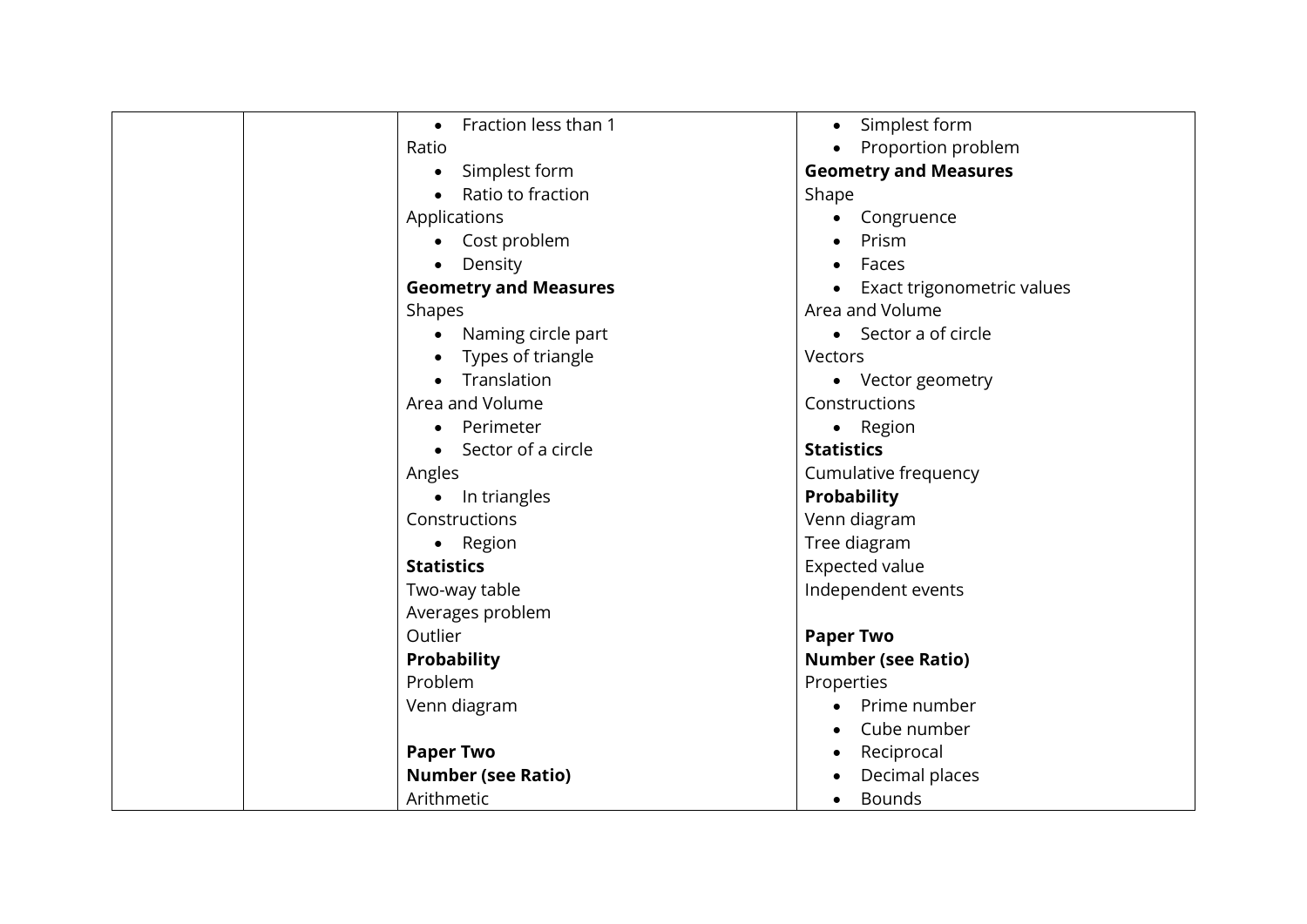| $\bullet$      | Order of operations       | Fractions                  |
|----------------|---------------------------|----------------------------|
| Fractions      |                           | • Products                 |
| ٠              | Fraction of a number      | Indices                    |
|                | Improper fraction         | • Negative                 |
|                | Fraction to decimal       | Algebra                    |
| Properties     |                           | Equations                  |
|                | Number line decimal       | $\bullet$ Of a circle      |
|                | Number problem            | Linear                     |
|                | Prime number              | Quadratic                  |
|                | Cube number               | Number line inequality     |
| $\bullet$      | Decimal place             | Manipulation               |
| Other          |                           | Factorisation of quadratic |
| $\bullet$      | Inequality notation       | Multiply out<br>$\bullet$  |
| <b>Algebra</b> |                           | Completing the square      |
| Equations      |                           | Graphs                     |
|                | • Linear                  | Coordinate problem         |
| Manipulation   |                           | Perpendicular lines        |
|                | Equivalent expressions    | Turning point              |
|                | Terms                     | Functions                  |
|                | Multiply out              | • Inverse                  |
|                | Factorisation             | Sequences                  |
| Graphs         |                           | • Triangular number        |
|                | Coordinates               | <b>Ratio (see Number)</b>  |
|                | Midpoint                  | Ratio                      |
|                | Point on line             | Share into a ratio         |
|                | Intercept of a line       | $\bullet$ On a line        |
|                | Gradient of a line        | Fraction                   |
|                | Equation of a line        | • To percentage            |
|                | <b>Ratio (see Number)</b> | Conversions                |
| Conversions    |                           | Time<br>$\bullet$          |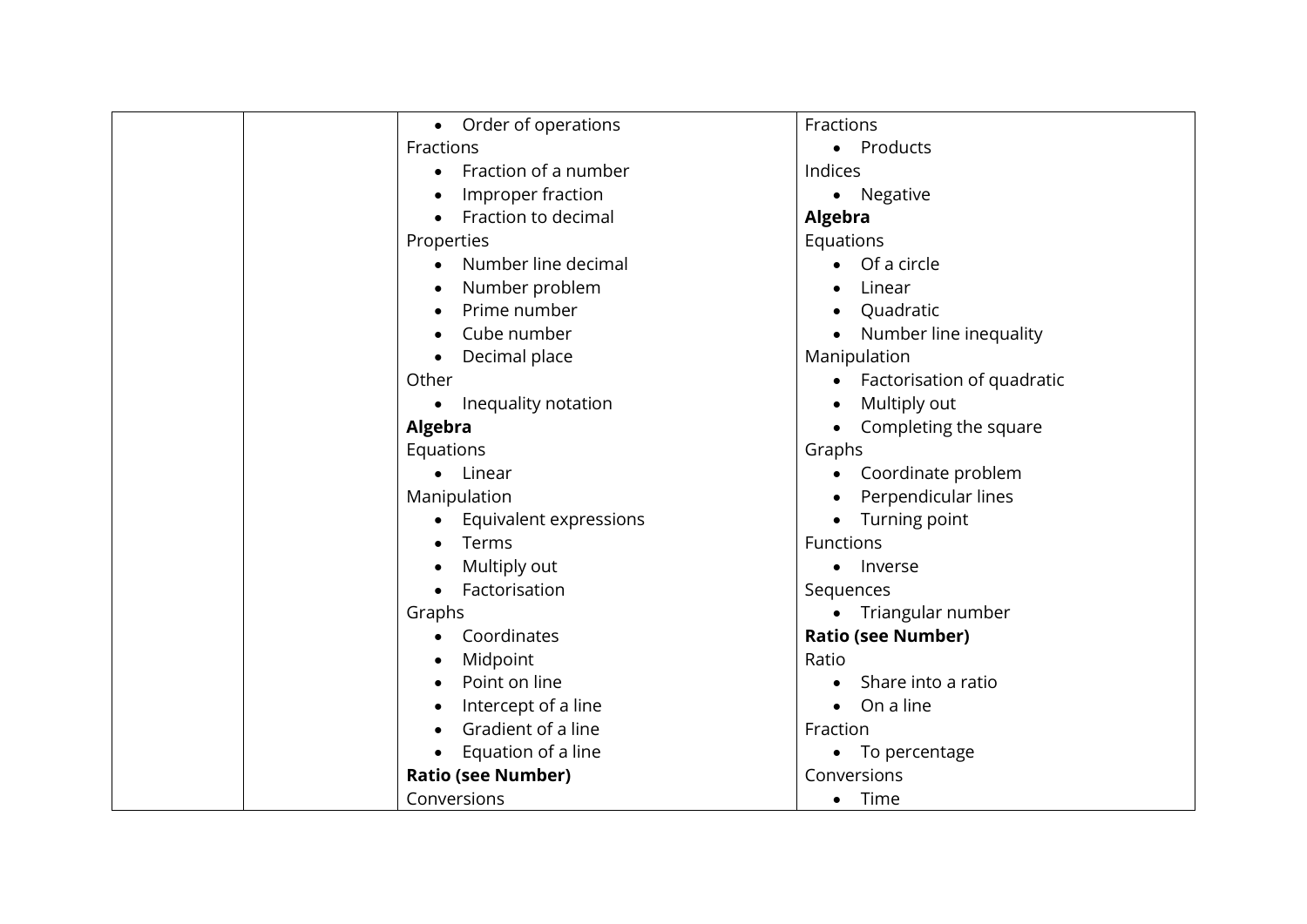| Time<br>$\bullet$            | Applications                        |
|------------------------------|-------------------------------------|
| Percentage                   | Equation to percentage<br>$\bullet$ |
| Ratio and percentage         | Rate of output                      |
| Percentage increase          | Pressure                            |
| Percentage decrease          | Percentage                          |
| Ratio                        | Percentage increase                 |
| $n:1$ form<br>$\bullet$      | Percentage decrease                 |
| Applications                 | <b>Geometry and measures</b>        |
| Proportion problem           | Area and Volume                     |
| Scale diagram                | Compound shape                      |
| Better value                 | Cone                                |
| Ratio to percentage          | Hemisphere                          |
| Equation to percentage       | Volume scale factor                 |
| Rate of output               | Shape                               |
| <b>Geometry and Measures</b> | Plan                                |
| Shapes                       | Pythagoras                          |
| Draw shape<br>$\bullet$      | Measures                            |
| Quadrilateral                | Time                                |
| Parallelogram                | Other                               |
| Part of circle               | Geometric proof<br>$\bullet$        |
| Pythagoras<br>$\bullet$      | <b>Statistics</b>                   |
| Measures                     | Estimation from sample              |
| Time problem<br>$\bullet$    | Pie chart                           |
| Area and Volume              | Mean                                |
| • Compound shape             | Probability                         |
| <b>Statistics</b>            | Relative frequency                  |
| Pie chart                    | <b>Expected value</b>               |
| Range                        | Notation                            |
| Mean                         |                                     |
| Probability                  | <b>Paper Three</b>                  |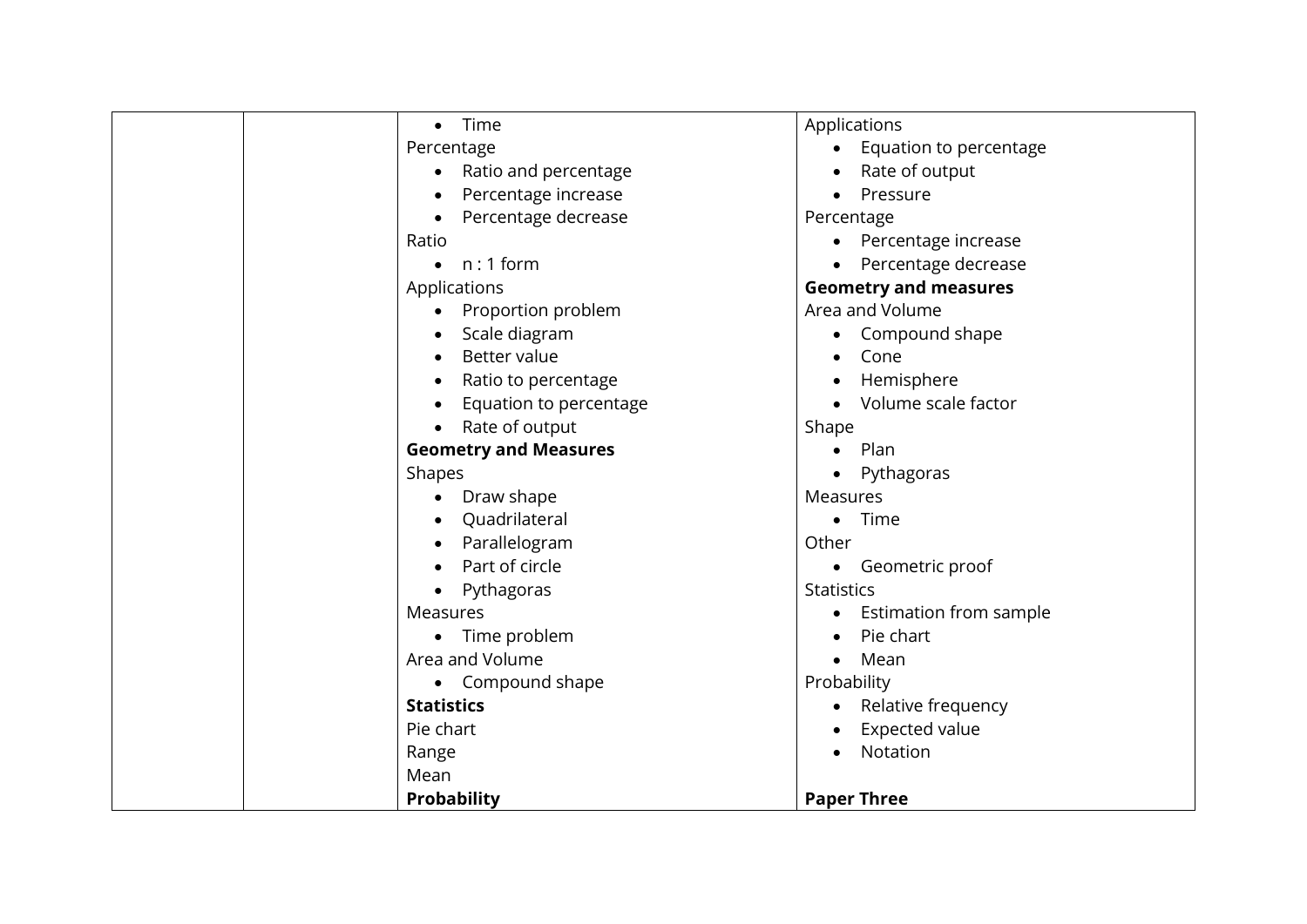| Relative frequency           | <b>Number (see Ratio)</b>              |
|------------------------------|----------------------------------------|
| <b>Expected value</b>        | Properties                             |
| Tree diagram                 | • Highest Common Factor                |
|                              | Lowest Common Multiple                 |
| <b>Paper Three</b>           | • Error interval                       |
| <b>Number (see Ratio)</b>    | Decimals                               |
| Properties                   | Ordering<br>$\bullet$                  |
| Place value                  | Recurring                              |
| Factor                       | Other                                  |
| Multiple                     | Product rule for counting<br>$\bullet$ |
| <b>Highest Common Factor</b> | Algebra                                |
| Error interval               | Equations                              |
| Indices                      | • Quadratic                            |
| Calculation<br>$\bullet$     | • Simultaneous linear/quadratic        |
| Other                        | Manipulation                           |
| Money problem                | Simplification                         |
| Units of measure             | Triple bracket                         |
| <b>Algebra</b>               | Factorisation                          |
| Equations                    | Quadratic                              |
| • Number machine             | Graphs                                 |
| Manipulation                 | Roots<br>$\bullet$                     |
| Simplification               | Turning points                         |
| Substitution                 | Quadratic                              |
| Formula                      | Exponential                            |
| Graphs                       | Functions                              |
| Roots                        | • Composite                            |
| Turning point<br>$\bullet$   | Sequences                              |
| Sequences                    | Arithmetic                             |
| Arithmetic                   | Geometric                              |
| Geometric                    | nth term                               |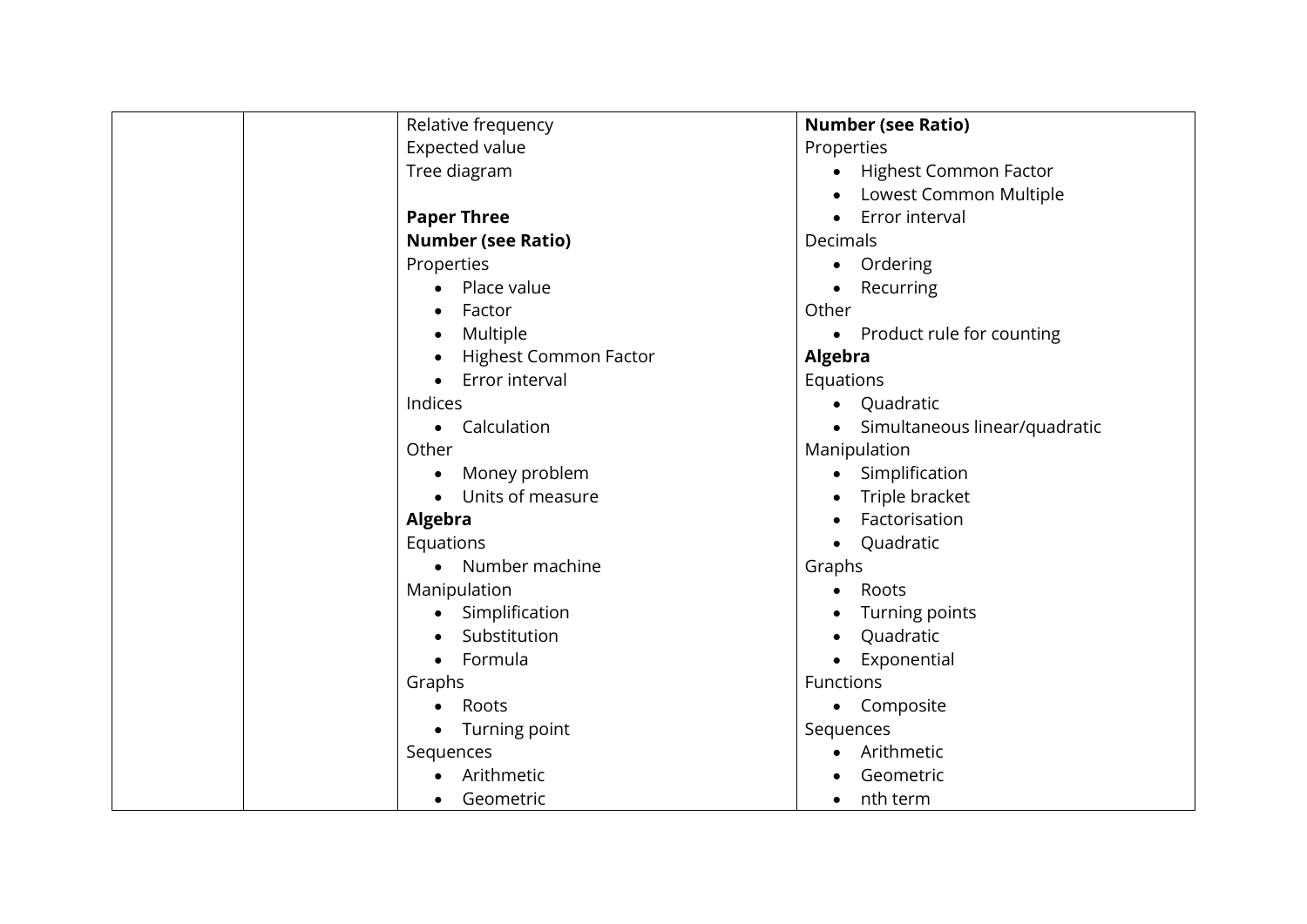| nth term<br>$\bullet$        | <b>Ratio (see Number)</b>        |
|------------------------------|----------------------------------|
| <b>Ratio (see Number)</b>    | Ratio                            |
| Conversions                  | Share into a ratio<br>$\bullet$  |
| Lengths<br>$\bullet$         | Applications                     |
| Time                         | Average speed<br>$\bullet$       |
| Ratio                        | Population density               |
| Share into a ratio           | Percentages                      |
| Applications                 | Percentage increase<br>$\bullet$ |
| Ratio problem                | Compound interest                |
| Interpretation               | <b>Geometry and Measures</b>     |
| Ratio to graph               | Area and Volume                  |
| Average speed                | Compound shape<br>$\bullet$      |
| Percentage                   | Cylinder<br>$\bullet$            |
| Percentage increase          | Shape                            |
| Fraction                     | Quadrilateral<br>$\bullet$       |
| • Fraction to percentage     | Circle theorems                  |
| <b>Geometry and Measures</b> | Trigonometry<br>$\bullet$        |
| Shape                        | Sine/Cosine rule                 |
| Name<br>$\bullet$            | Vectors                          |
| Regular                      | Vector arithmetic<br>$\bullet$   |
| Line symmetry                | Other                            |
| Rotational symmetry          | <b>Bearing</b><br>$\bullet$      |
| Circle                       | <b>Statistics</b>                |
| Cylinder                     | Two-way table<br>$\bullet$       |
| Sphere                       | Histogram<br>$\bullet$           |
| Trigonometry                 | Box plot<br>$\bullet$            |
| Area and Volume              | Median, quartiles<br>$\bullet$   |
| Compound shape               | Interquartile range              |
| Perimeter                    | Line of best fit                 |
| Angles                       | Outlier<br>$\bullet$             |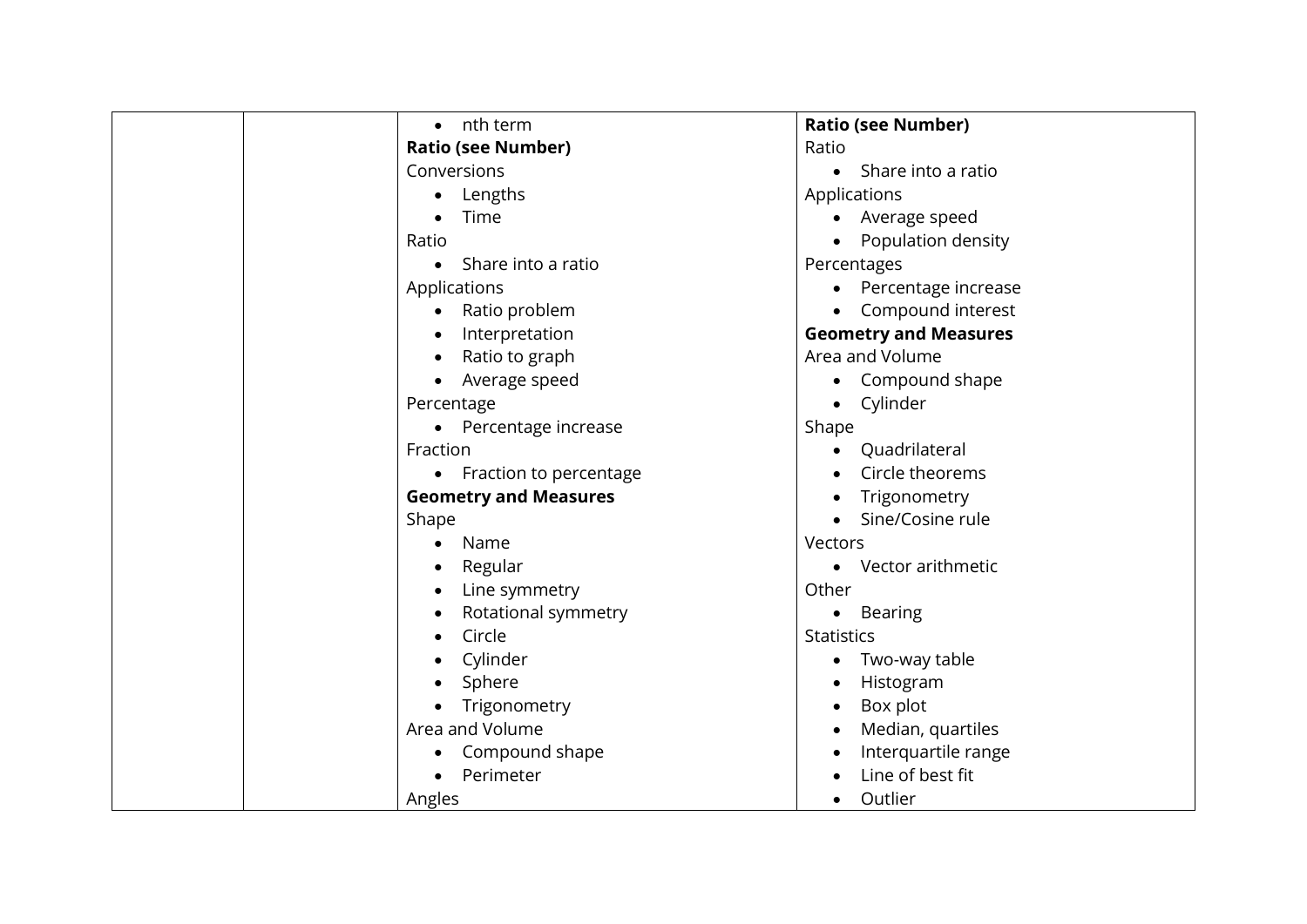|              |                   | • Alternate angles<br>Other<br>Vector arithmetic<br>$\bullet$<br><b>Statistics</b><br>Two-way table<br>Vertical line diagram<br>Mean from diagram<br>Bar chart<br><b>Probability</b>                                                                                                                                                                                                                                                                       | Probability<br>Independent events                                                                                                                                                                                                                                                                                                                                                                                                                                                  |
|--------------|-------------------|------------------------------------------------------------------------------------------------------------------------------------------------------------------------------------------------------------------------------------------------------------------------------------------------------------------------------------------------------------------------------------------------------------------------------------------------------------|------------------------------------------------------------------------------------------------------------------------------------------------------------------------------------------------------------------------------------------------------------------------------------------------------------------------------------------------------------------------------------------------------------------------------------------------------------------------------------|
|              |                   | Frequency tree<br>Estimate of probability                                                                                                                                                                                                                                                                                                                                                                                                                  |                                                                                                                                                                                                                                                                                                                                                                                                                                                                                    |
| <b>EBacc</b> |                   |                                                                                                                                                                                                                                                                                                                                                                                                                                                            |                                                                                                                                                                                                                                                                                                                                                                                                                                                                                    |
| Biology, AQA | 17 May<br>15 June | Foundation<br>Paper One:<br>For this paper, the following list shows the<br>major focus of the content of the exam:<br>4.1.1 Cell structure<br>4.1.3 Transport in cells<br>4.2.2 Animal tissues, organs and organ<br>systems<br>4.3.1 Communicable diseases<br>4.4.1 Photosynthesis<br>Required practical activities that will be<br>assessed:<br>Required practical activity 1: how a light<br>$\bullet$<br>microscope is used to observe plant<br>cells. | Higher<br>Paper One:<br>For this paper, the following list shows the<br>major focus of the content of the exam:<br>• 4.1.1 Cell structure<br>4.1.3 Transport in cells<br>4.2.2 Animal tissues, organs and organ<br>systems<br>4.2.3 Plant tissues, organs and systems<br>4.3.1 Communicable diseases<br>4.3.2 Monoclonal antibodies<br>Required practical activities that will be<br>assessed:<br>Required practical activity 1: use a light<br>microscope to observe plant cells. |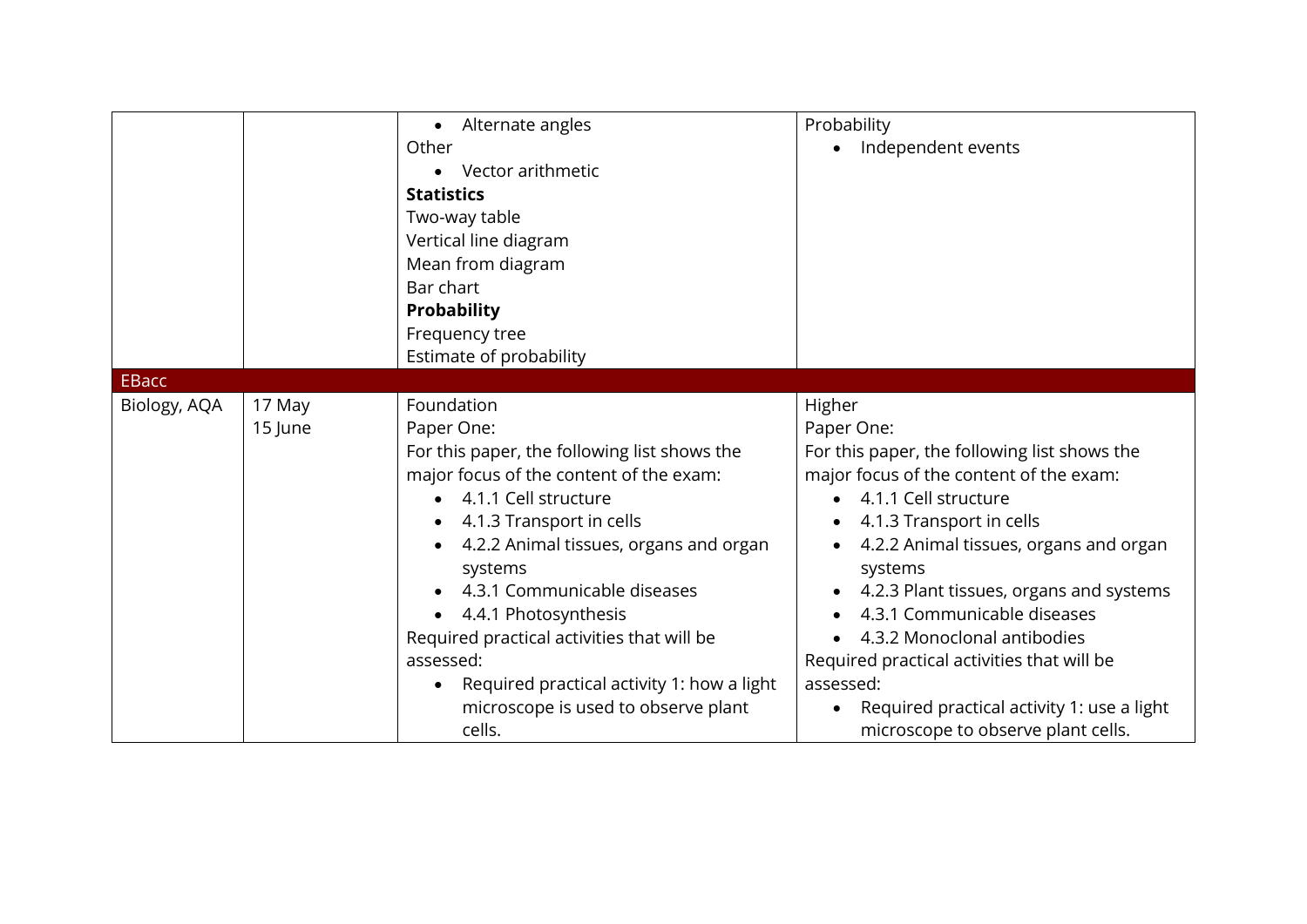| Required practical activity 3: investigate<br>the effect of a range of concentrations of<br>salt solution on the mass of plant tissue.<br>Required practical activity 4: use<br>$\bullet$<br>qualitative reagents to test for a range of<br>carbohydrates, lipids and proteins.<br>Required practical activity 6: investigate<br>the effect of light intensity on the rate of<br>photosynthesis using an aquatic<br>organism such as pondweed.<br>Paper Two<br>For this paper, the following list shows the<br>major focus of the content of the exam:<br>4.5.2 The human nervous system<br>4.5.3 Hormonal control in humans<br>4.5.4 Plant hormones<br>4.6.1 Reproduction<br>4.6.3 The development of understanding<br>of genetics and evolution<br>Required practical activities that will be<br>assessed:<br>Required practical activity 7: carry out an<br>$\bullet$<br>investigation into human reaction times.<br>Required practical activity 8: investigate<br>$\bullet$<br>the effect of light on the growth of newly<br>germinated seedlings.<br>Required practical activity 9: measure<br>the population size of a common species | Required practical activity 3: investigate<br>the effect of a range of concentrations of<br>salt solution on the mass of plant tissue.<br>Required practical activity 4: use<br>qualitative reagents to test for a range of<br>carbohydrates, lipids and proteins.<br>Paper Two<br>For this paper, the following list shows the<br>major focus of the content of the exam:<br>• 4.5.2 The human nervous system<br>4.5.3 Hormonal control in humans<br>4.5.4 Plant hormones<br>4.6.1 Reproduction<br>4.7.2 Organisation of an ecosystem<br>Required practical activities that will be<br>assessed:<br>Required practical activity 8: investigate<br>the effect of light on the growth of newly<br>germinated seedlings.<br>Required practical activity 9: measure<br>the population size of a common species<br>in a habitat. |
|---------------------------------------------------------------------------------------------------------------------------------------------------------------------------------------------------------------------------------------------------------------------------------------------------------------------------------------------------------------------------------------------------------------------------------------------------------------------------------------------------------------------------------------------------------------------------------------------------------------------------------------------------------------------------------------------------------------------------------------------------------------------------------------------------------------------------------------------------------------------------------------------------------------------------------------------------------------------------------------------------------------------------------------------------------------------------------------------------------------------------------------------|------------------------------------------------------------------------------------------------------------------------------------------------------------------------------------------------------------------------------------------------------------------------------------------------------------------------------------------------------------------------------------------------------------------------------------------------------------------------------------------------------------------------------------------------------------------------------------------------------------------------------------------------------------------------------------------------------------------------------------------------------------------------------------------------------------------------------|
| in a habitat.                                                                                                                                                                                                                                                                                                                                                                                                                                                                                                                                                                                                                                                                                                                                                                                                                                                                                                                                                                                                                                                                                                                               |                                                                                                                                                                                                                                                                                                                                                                                                                                                                                                                                                                                                                                                                                                                                                                                                                              |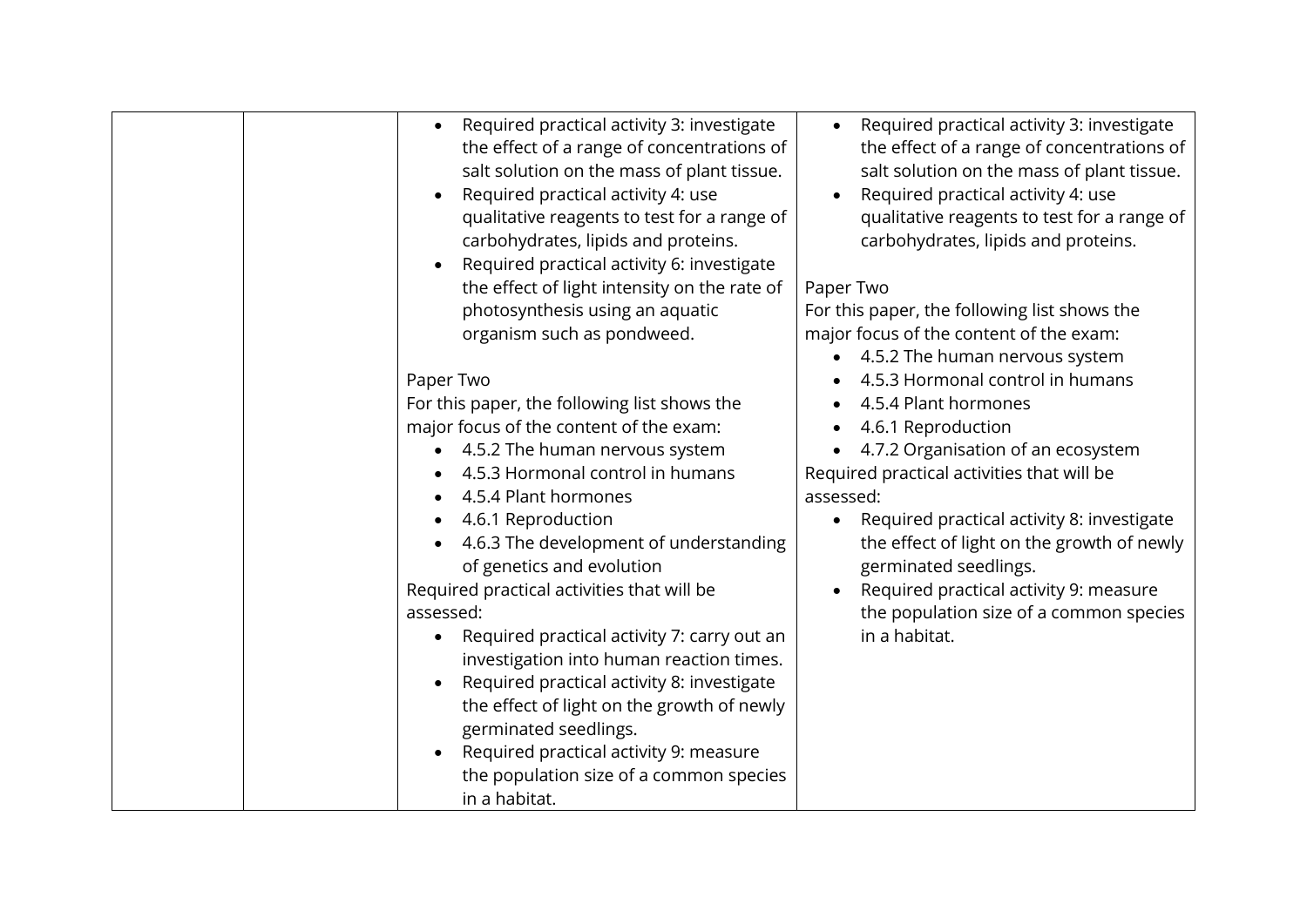| Chemistry, | 27 May  | Foundation                                              | Higher                                                  |
|------------|---------|---------------------------------------------------------|---------------------------------------------------------|
| <b>AQA</b> | 20 June | Paper One                                               | Paper One                                               |
|            |         | For this paper, the following list shows the            | For this paper, the following list shows the            |
|            |         | major focus of the content of the exam:                 | major focus of the content of the exam:                 |
|            |         | • 4.1.1 A simple model of the atom,                     | 4.1.2 The periodic table                                |
|            |         | symbols, relative atomic mass, electronic               | 4.2.1 Chemical bonds, ionic, covalent                   |
|            |         | charge and isotopes                                     | and metallic                                            |
|            |         | 4.1.2 The periodic table<br>$\bullet$                   | 4.2.2 How bonding and structure are                     |
|            |         | 4.2.1 Chemical bonds, ionic, covalent<br>$\bullet$      | related to the properties of substances                 |
|            |         | and metallic                                            | 4.2.3 Structure and bonding of carbon                   |
|            |         | 4.2.2 How bonding and structure are<br>$\bullet$        | 4.3.2 Use of amount of substance in                     |
|            |         | related to the properties of substances                 | relation to masses of pure substances                   |
|            |         | 4.2.4 Bulk and surface properties of<br>$\bullet$       | 4.4.1 Reactivity of metals<br>$\bullet$                 |
|            |         | matter including nanoparticles                          | 4.4.2 Reactions of acids                                |
|            |         | 4.4.2 Reactions of acids<br>$\bullet$                   | 4.4.3 Electrolysis                                      |
|            |         | 4.5.1 Exothermic and endothermic                        | 4.5.1 Exothermic and endothermic                        |
|            |         | reactions                                               | reactions                                               |
|            |         | Required practical activities that will be              | Required practical activities that will be              |
|            |         | assessed:                                               | assessed:                                               |
|            |         | Required practical activity 1: preparation<br>$\bullet$ | Required practical activity 1: preparation<br>$\bullet$ |
|            |         | of a pure, dry sample of a soluble salt                 | of a pure, dry sample of a soluble salt                 |
|            |         | from an insoluble oxide or carbonate,                   | from an insoluble oxide or carbonate,                   |
|            |         | using a Bunsen burner to heat dilute                    | using a Bunsen burner to heat dilute                    |
|            |         | acid and a water bath or electric heater                | acid and a water bath or electric heater                |
|            |         | to evaporate the solution.                              | to evaporate the solution.                              |
|            |         | Required practical activity 2:<br>$\bullet$             | Required practical activity 2:                          |
|            |         | determination of the reacting volumes                   | determination of the reacting volumes                   |
|            |         | of solutions of a strong acid and a strong              | of solutions of a strong acid and a strong              |
|            |         | alkali by titration.                                    | alkali by titration.                                    |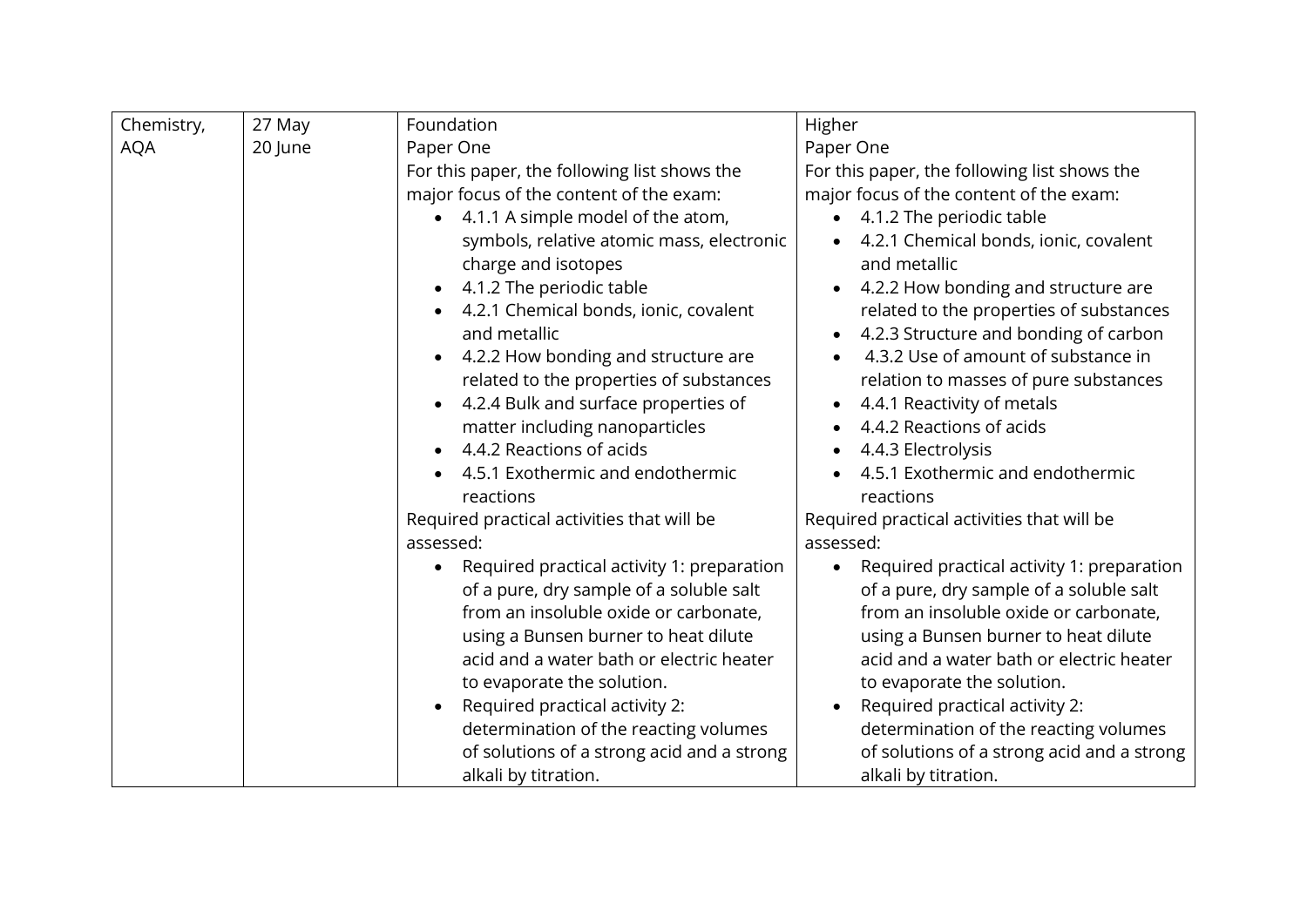| Required practical activity 4: investigate<br>the variables that affect temperature<br>changes in reacting solutions such as,<br>e.g., acid plus metals, acid plus<br>carbonates, neutralisations,<br>displacement of metals.<br>Paper Two<br>For this paper, the following list shows the | Required practical activity 4: investigate<br>the variables that affect temperature<br>changes in reacting solutions such as,<br>e.g., acid plus metals, acid plus<br>carbonates, neutralisations,<br>displacement of metals.<br>Paper Two<br>For this paper, the following list shows the |
|--------------------------------------------------------------------------------------------------------------------------------------------------------------------------------------------------------------------------------------------------------------------------------------------|--------------------------------------------------------------------------------------------------------------------------------------------------------------------------------------------------------------------------------------------------------------------------------------------|
| major focus of the content of the exam:                                                                                                                                                                                                                                                    | major focus of the content of the exam:                                                                                                                                                                                                                                                    |
| 4.6.1 Rate of reaction                                                                                                                                                                                                                                                                     | 4.6.1 Rate of reaction<br>$\bullet$                                                                                                                                                                                                                                                        |
| 4.6.2 Reversible reactions and dynamic<br>equilibrium                                                                                                                                                                                                                                      | 4.6.2 Reversible reactions and dynamic<br>equilibrium                                                                                                                                                                                                                                      |
| 4.7.1 Carbon compounds as fuels and<br>feedstock                                                                                                                                                                                                                                           | 4.7.1 Carbon compounds as fuels and<br>feedstock                                                                                                                                                                                                                                           |
| 4.8.3 Identification of ions by chemical<br>and spectroscopic means                                                                                                                                                                                                                        | 4.9.1 The composition and evolution of<br>the Earth's atmosphere                                                                                                                                                                                                                           |
| 4.9.1 The composition and evolution of<br>the Earth's atmosphere                                                                                                                                                                                                                           | 4.10.1 Using the Earth's resources and<br>obtaining potable water                                                                                                                                                                                                                          |
| 4.10.1 Using the Earth's resources and<br>obtaining potable water                                                                                                                                                                                                                          | 4.10.4 The Haber process and the use of<br><b>NPK fertilisers</b>                                                                                                                                                                                                                          |
| 4.10.2 Life cycle assessment and                                                                                                                                                                                                                                                           | Required practical activities that will be                                                                                                                                                                                                                                                 |
| recycling                                                                                                                                                                                                                                                                                  | assessed:                                                                                                                                                                                                                                                                                  |
| 4.10.4 The Haber process and the use of                                                                                                                                                                                                                                                    | Required practical activity 5: investigate<br>$\bullet$                                                                                                                                                                                                                                    |
| <b>NPK fertilisers</b>                                                                                                                                                                                                                                                                     | how changes in concentration affect the                                                                                                                                                                                                                                                    |
| Required practical activities that will be                                                                                                                                                                                                                                                 | rates of reactions by a method involving                                                                                                                                                                                                                                                   |
| assessed:                                                                                                                                                                                                                                                                                  | measuring the volume of a gas                                                                                                                                                                                                                                                              |
| Required practical activity 5: investigate<br>$\bullet$                                                                                                                                                                                                                                    | produced and a method involving a                                                                                                                                                                                                                                                          |
| how changes in concentration affect the                                                                                                                                                                                                                                                    | change in colour or turbidity. This should                                                                                                                                                                                                                                                 |
| rates of reactions by a method involving                                                                                                                                                                                                                                                   |                                                                                                                                                                                                                                                                                            |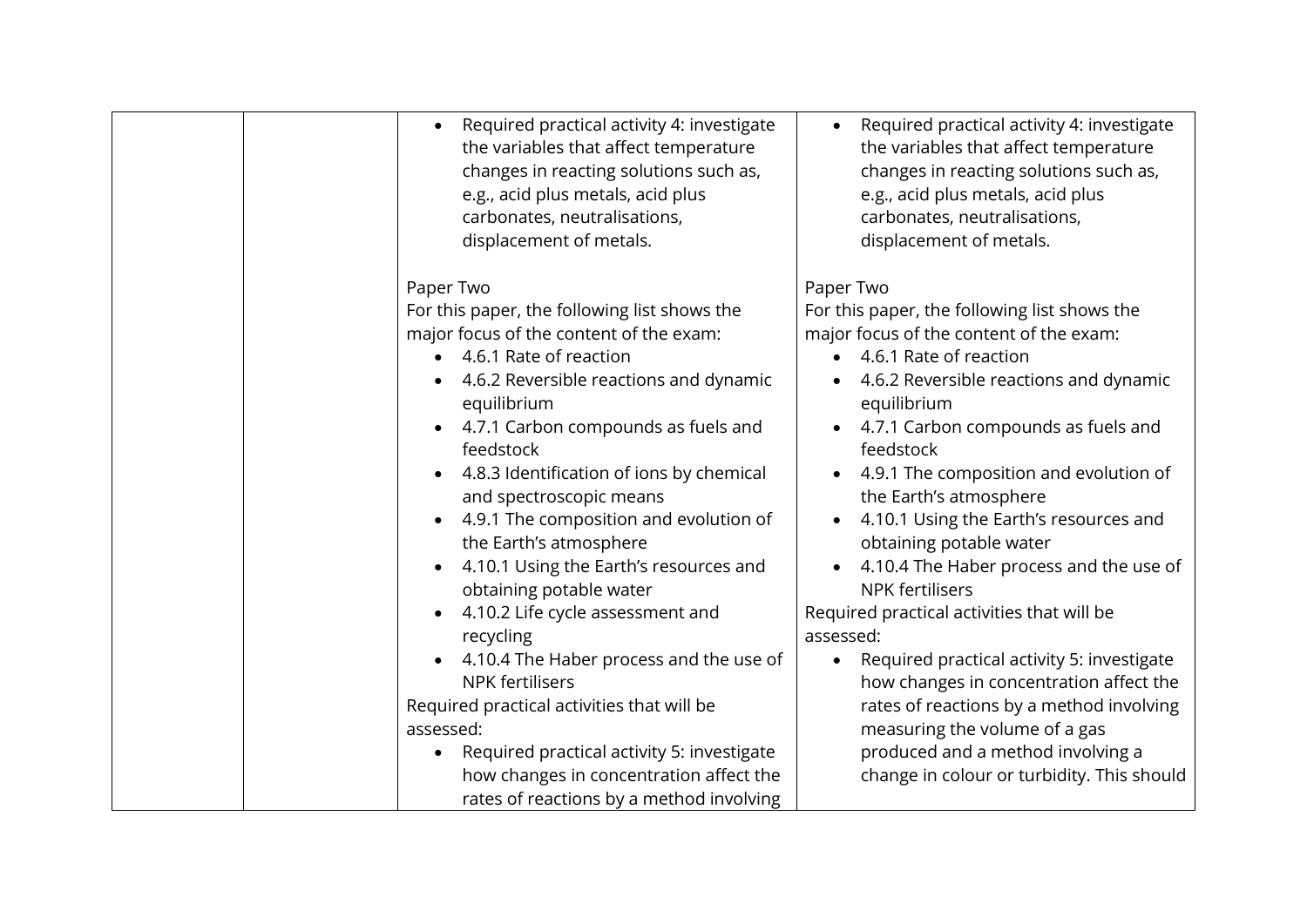|              |         | measuring the volume of a gas<br>produced and a method involving a<br>change in colour or turbidity. This should<br>be an investigation developing a<br>hypothesis.<br>Required practical activity 6: investigate<br>$\bullet$<br>how paper chromatography can be used<br>to separate and tell the difference<br>between coloured substances. Students<br>should calculate Rf values.<br>Required practical activity 7: use of<br>$\bullet$<br>chemical tests to identify the ions in<br>unknown single ionic compounds<br>covering the ions from sections Flame<br>tests through to Sulfates.<br>Required practical activity 8: analysis and<br>purification of water samples from<br>different<br>sources, including pH, dissolved solids and<br>distillation | be an investigation developing a<br>hypothesis.<br>Required practical activity 7: use of<br>chemical tests to identify the ions in<br>unknown single ionic compounds<br>covering the ions from sections Flame<br>tests through to Sulfates.                                   |
|--------------|---------|-----------------------------------------------------------------------------------------------------------------------------------------------------------------------------------------------------------------------------------------------------------------------------------------------------------------------------------------------------------------------------------------------------------------------------------------------------------------------------------------------------------------------------------------------------------------------------------------------------------------------------------------------------------------------------------------------------------------------------------------------------------------|-------------------------------------------------------------------------------------------------------------------------------------------------------------------------------------------------------------------------------------------------------------------------------|
| Physics, AQA | 9 June  | Foundation                                                                                                                                                                                                                                                                                                                                                                                                                                                                                                                                                                                                                                                                                                                                                      | Higher                                                                                                                                                                                                                                                                        |
|              | 23 June | For this paper, the following list shows the<br>major focus of the content of the exam:<br>4.1.1 Energy changes in a system, and<br>the ways energy is stored before and<br>after such changes<br>4.1.2 Conservation and dissipation of<br>energy<br>4.2.1 Current, potential difference and<br>resistance                                                                                                                                                                                                                                                                                                                                                                                                                                                      | For this paper, the following list shows the<br>major focus of the content of the exam:<br>• 4.1.1 Energy changes in a system, and<br>the ways energy is stored before and<br>after such changes<br>4.1.2 Conservation and dissipation of<br>energy<br>4.2.4 Energy transfers |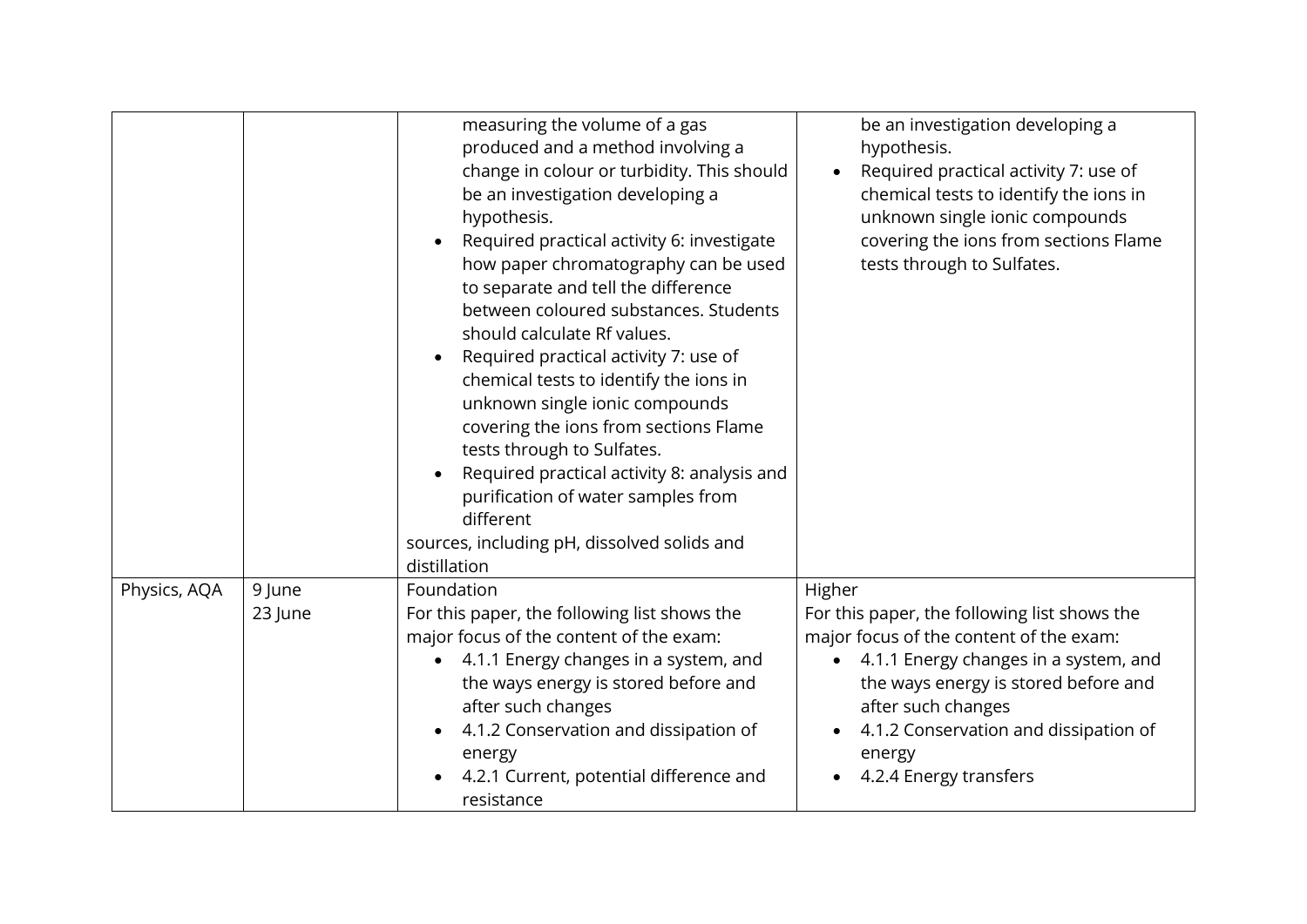| • 4.2.5 Static electricity                              | • 4.3.1 Changes of state and the particle               |
|---------------------------------------------------------|---------------------------------------------------------|
| 4.3.1 Changes of state and the particle                 | model                                                   |
| model                                                   | 4.3.2 Internal energy and energy                        |
| 4.3.2 Internal energy and energy                        | transfers                                               |
| transfers                                               | Required practical activities that will be              |
| 4.4.2 Atoms and nuclear radiation                       | assessed:                                               |
| Required practical activities that will be              | Required practical activity 2: investigate<br>$\bullet$ |
| assessed:                                               | the effectiveness of different materials                |
| Required practical activity 2: investigate<br>$\bullet$ | as thermal insulators and the factors                   |
| the effectiveness of different materials                | that may affect the thermal insulation                  |
| as thermal insulators and the factors                   | properties of a material.                               |
| that may affect the thermal insulation                  | Required practical activity 5: use                      |
| properties of a material.                               | appropriate apparatus to make and                       |
| Required practical activity 5: use                      | record the measurements needed to                       |
| appropriate apparatus to make and                       | determine the densities of regular and                  |
| record the measurements needed to                       | irregular solid objects and liquids.                    |
| determine the densities of regular and                  | Volume should be determined from the                    |
| irregular solid objects and liquids.                    | dimensions of regularly shaped objects,                 |
| Volume should be determined from the                    | and by a displacement technique for                     |
| dimensions of regularly shaped objects,                 | irregularly shaped objects. Dimensions                  |
| and by a displacement technique for                     | to be measured using appropriate                        |
| irregularly shaped objects. Dimensions                  | apparatus such as a ruler, micrometer or                |
| to be measured using appropriate                        | Vernier callipers.                                      |
| apparatus such as a ruler, micrometer or                |                                                         |
| Vernier callipers.                                      | Paper Two                                               |
|                                                         | For this paper, the following list shows the            |
| Paper Two                                               | major focus of the content of the exam:                 |
| For this paper, the following list shows the            | 4.5.1 Forces and their interactions                     |
| major focus of the content of the exam:                 | 4.5.2 Work done and energy transfer                     |
| • 4.5.1 Forces and their interactions                   | 4.5.3 Forces and elasticity                             |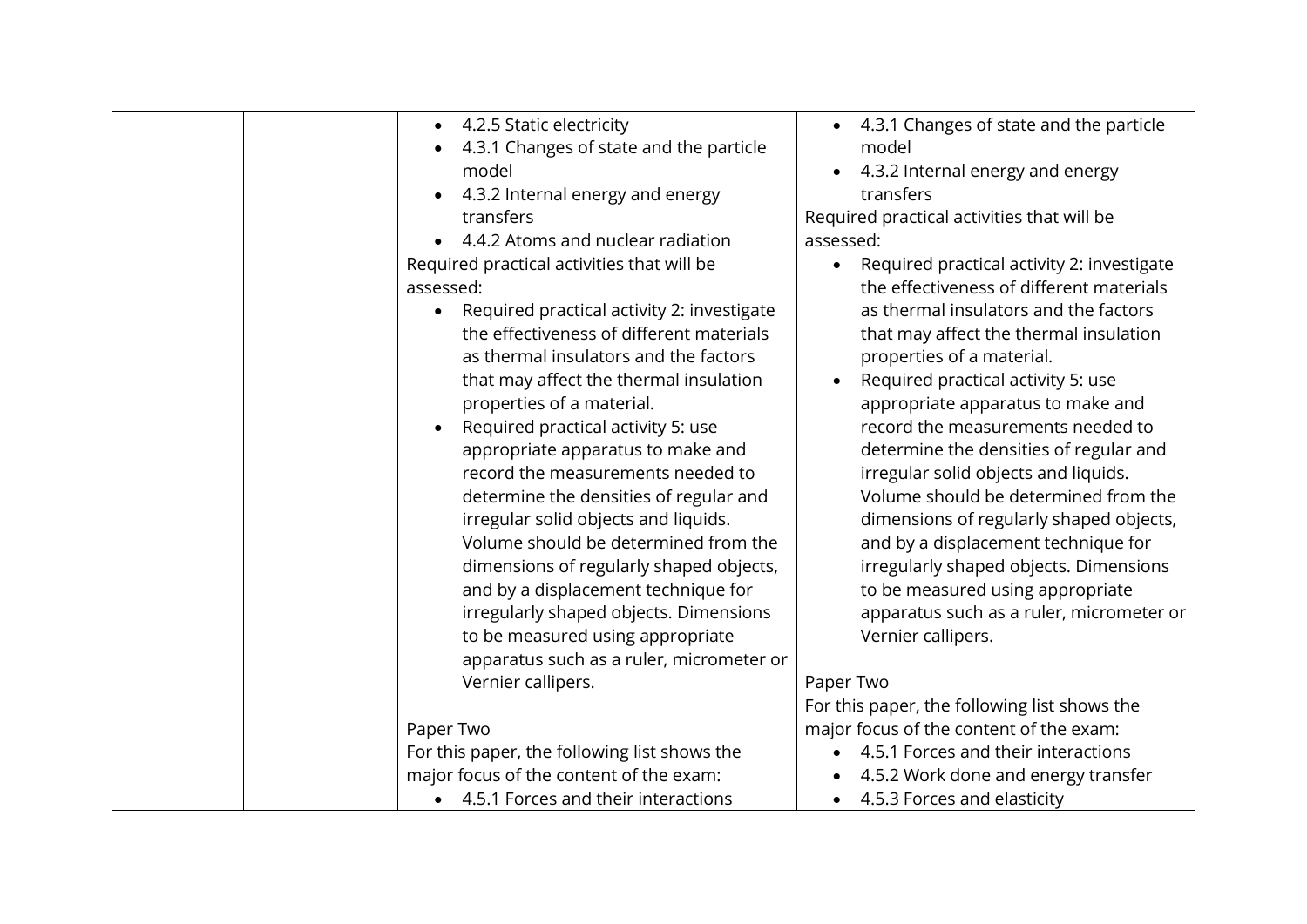|              |                              | 4.5.2 Work done and energy transfer<br>$\bullet$<br>4.5.6.1 Describing motion along a line<br>4.6.1 Waves in air, fluids and solids<br>4.6.2 Electromagnetic waves<br>4.8.1 Solar system; stability of orbital<br>$\bullet$<br>motions; satellites<br>Required practical activity that will be assessed:<br>Required practical activity 9: investigate<br>the reflection of light by different types<br>of surface and the refraction of light by<br>different substances. | • 4.5.5 Pressure and pressure differences<br>in fluids<br>• 4.5.6.1 Describing motion along a line<br>4.5.7 Momentum<br>4.6.1 Waves in air, fluids and solids<br>4.8.1 Solar system; stability of orbital<br>motions; satellites<br>4.8.2 Red-shift<br>Required practical activity that will be assessed:<br>Required practical activity 9: investigate<br>the reflection of light by different types<br>of surface and the refraction of light by<br>different substances. |
|--------------|------------------------------|----------------------------------------------------------------------------------------------------------------------------------------------------------------------------------------------------------------------------------------------------------------------------------------------------------------------------------------------------------------------------------------------------------------------------------------------------------------------------|-----------------------------------------------------------------------------------------------------------------------------------------------------------------------------------------------------------------------------------------------------------------------------------------------------------------------------------------------------------------------------------------------------------------------------------------------------------------------------|
| Science, AQA | 9 June<br>15 June<br>20 June | Life and environmental sciences<br>For these papers, the following list shows the<br>major focus of the content of the exam:<br>4.1.1 States of matter<br>$\bullet$<br>4.1.2 Atomic structure<br>4.1.3 Cells in animals and plants<br>4.1.4 Waves<br>4.2.1 Systems in the human body                                                                                                                                                                                       | Life and environmental sciences<br>For these papers, the following list shows the<br>major focus of the content of the exam:<br>4.1.1 States of matter<br>4.1.2 Atomic structure<br>4.1.3 Cells in animals and plants<br>4.1.4 Waves<br>4.2.1 Systems in the human body                                                                                                                                                                                                     |
|              |                              | 4.2.2 Plants and photosynthesis<br>$\bullet$<br>4.3.1 Lifestyle and health<br>$\bullet$<br>4.3.3 Preventing, treating and curing<br>disease<br>4.4.2 Ecosystems and biodiversity<br>4.4.3 Inheritance<br>4.4.4 Variation and evolution                                                                                                                                                                                                                                     | 4.2.2 Plants and photosynthesis<br>4.3.1 Lifestyle and health<br>4.3.2 Radiation and risk<br>4.3.3 Preventing, treating and curing<br>diseases<br>4.4.2 Ecosystems and biodiversity<br>4.4.3 Inheritance<br>4.4.4 Variation and evolution                                                                                                                                                                                                                                   |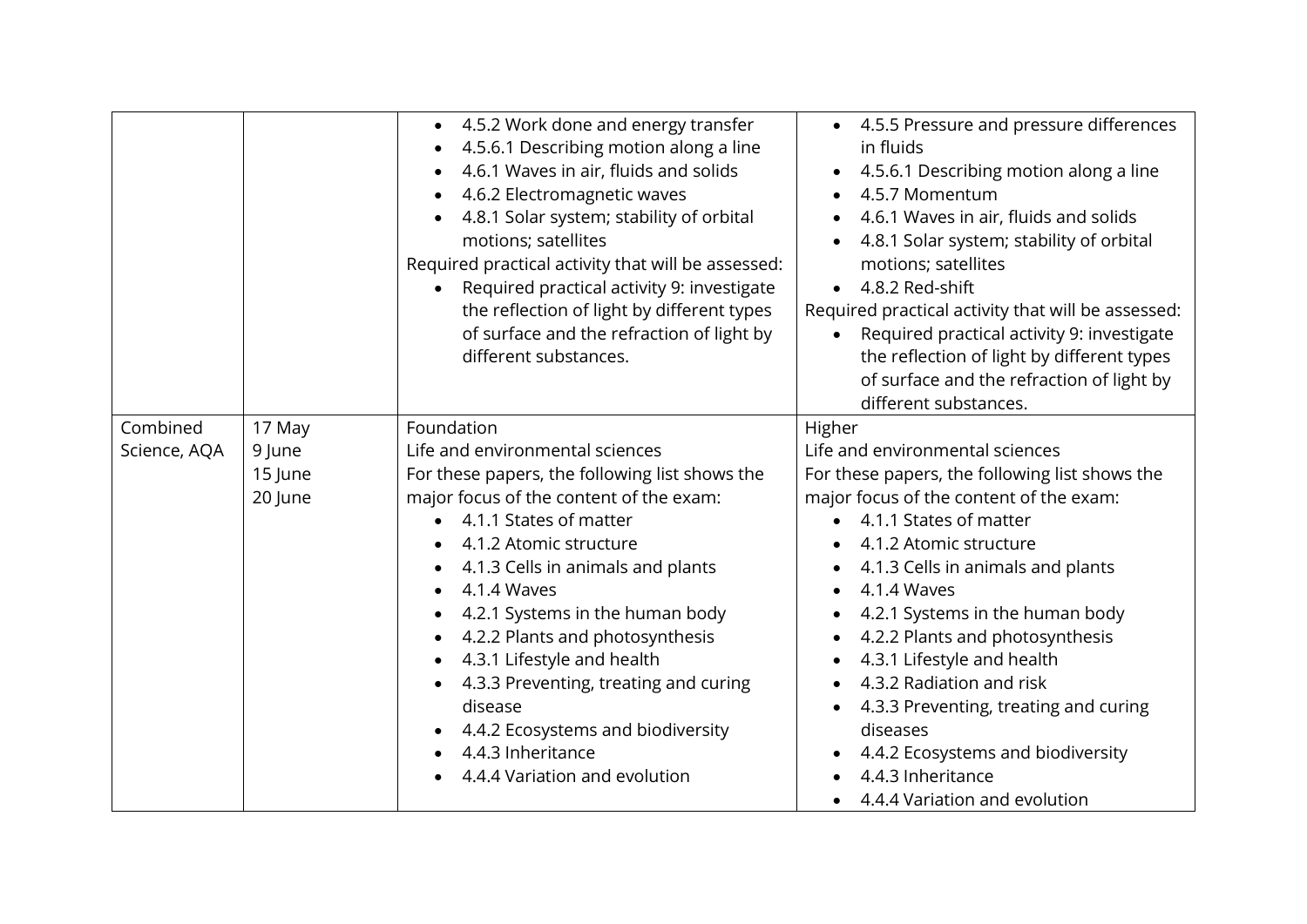|  | Required practical activities that will be              | Required practical activities that will be  |
|--|---------------------------------------------------------|---------------------------------------------|
|  | assessed:                                               | assessed:                                   |
|  | Required practical activity 1: use<br>$\bullet$         | • Required practical activity 1: use        |
|  | appropriate apparatus to make and                       | appropriate apparatus to make and           |
|  | record the measurements needed to                       | record the measurements needed to           |
|  |                                                         |                                             |
|  | determine the densities of regular and                  | determine the densities of regular and      |
|  | irregular solid objects and liquids.                    | irregular solid objects and liquids.        |
|  | Volume should be determined from the                    | Volume should be determined from the        |
|  | dimensions of a regularly shaped object                 | dimensions of a regularly shaped object     |
|  | and by a displacement technique for                     | and by a displacement technique for         |
|  | irregularly shaped objects. Dimensions                  | irregularly shaped objects. Dimensions      |
|  | to be measured using appropriate                        | to be measured using appropriate            |
|  | apparatus such as a ruler, micrometer or                | apparatus such as a ruler, micrometer or    |
|  | Vernier callipers.                                      | Vernier callipers.                          |
|  | Required practical activity 4: investigate<br>$\bullet$ | Required practical activity 4: investigate  |
|  | the effect of a range of concentrations of              | the effect of a range of concentrations of  |
|  | salt or sugar solutions on the mass of                  | salt or sugar solutions on the mass of      |
|  | plant tissue.                                           | plant tissue.                               |
|  | Required practical activity 5: make<br>$\bullet$        | Required practical activity 5: make         |
|  | observations to identify the suitability of             | observations to identify the suitability of |
|  | apparatus to measure the frequency,                     | apparatus to measure the frequency,         |
|  |                                                         |                                             |
|  | wavelength and speed of waves in a                      | wavelength and speed of waves in a          |
|  | ripple tank and waves in a solid and take               | ripple tank and waves in a solid and take   |
|  | appropriate measurements.                               | appropriate measurements.                   |
|  | Required practical activity 7: use<br>$\bullet$         | Required practical activity 7: use          |
|  | qualitative reagents to test for a range of             | qualitative reagents to test for a range of |
|  | carbohydrates, lipids and proteins. To                  | carbohydrates, lipids and proteins. To      |
|  | include: Benedict's test for sugars, iodine             | include: Benedict's test for sugars, iodine |
|  | test for starch and Biuret reagent for                  | test for starch and Biuret reagent for      |
|  | protein.                                                | protein.                                    |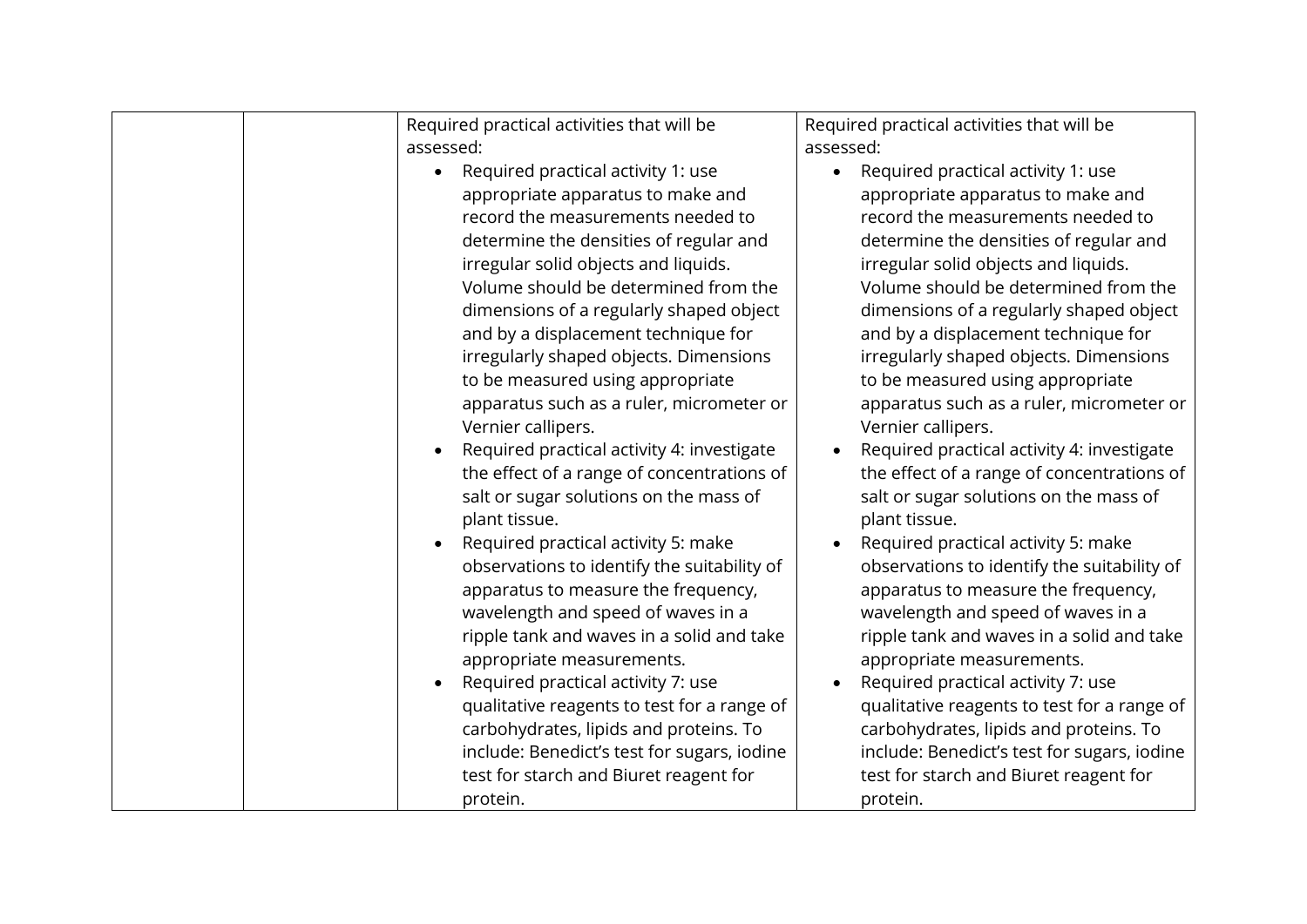| Required practical activity 9: investigate<br>$\bullet$<br>how paper chromatography can be used<br>to separate and tell the difference<br>between coloured substances. Students<br>should calculate Rf values.<br>Required practical activity 12: measure<br>the population size of a common species<br>in a habitat. Use sampling techniques to<br>investigate the effect of a factor on the<br>distribution of this species. | Required practical activity 9: investigate<br>how paper chromatography can be used<br>to separate and tell the difference<br>between coloured substances. Students<br>should calculate Rf values.<br>Required practical activity 12: measure<br>the population size of a common species<br>in a habitat. Use sampling techniques to<br>investigate the effect of a factor on the<br>distribution of this species. |
|--------------------------------------------------------------------------------------------------------------------------------------------------------------------------------------------------------------------------------------------------------------------------------------------------------------------------------------------------------------------------------------------------------------------------------|-------------------------------------------------------------------------------------------------------------------------------------------------------------------------------------------------------------------------------------------------------------------------------------------------------------------------------------------------------------------------------------------------------------------|
| <b>Physical Sciences</b><br>For these papers, the following list shows the                                                                                                                                                                                                                                                                                                                                                     | <b>Physical Sciences</b><br>For these papers, the following list shows the                                                                                                                                                                                                                                                                                                                                        |
| major focus of the content of the exam:                                                                                                                                                                                                                                                                                                                                                                                        | major focus of the content of the exam:                                                                                                                                                                                                                                                                                                                                                                           |
| • 4.5.2 Chemical quantities                                                                                                                                                                                                                                                                                                                                                                                                    | • 4.5.2 Chemical quantities                                                                                                                                                                                                                                                                                                                                                                                       |
| 4.6.1 Forces and energy changes                                                                                                                                                                                                                                                                                                                                                                                                | 4.6.1 Forces and energy changes                                                                                                                                                                                                                                                                                                                                                                                   |
| 4.6.2 Structure and bonding                                                                                                                                                                                                                                                                                                                                                                                                    | 4.6.2 Structure and bonding                                                                                                                                                                                                                                                                                                                                                                                       |
| 4.6.3 Magnetism and electromagnetism                                                                                                                                                                                                                                                                                                                                                                                           | 4.6.3 Magnetism and electromagnetism                                                                                                                                                                                                                                                                                                                                                                              |
| 4.7.1 Forces and motion                                                                                                                                                                                                                                                                                                                                                                                                        | 4.7.1 Forces and motion                                                                                                                                                                                                                                                                                                                                                                                           |
| 4.7.2 Electricity                                                                                                                                                                                                                                                                                                                                                                                                              | 4.7.2 Electricity                                                                                                                                                                                                                                                                                                                                                                                                 |
| 4.7.3 Acids and alkalis                                                                                                                                                                                                                                                                                                                                                                                                        | 4.7.3 Acids and alkalis                                                                                                                                                                                                                                                                                                                                                                                           |
| 4.7.4 The rate and extent of chemical                                                                                                                                                                                                                                                                                                                                                                                          | 4.7.4 The rate and extent of chemical                                                                                                                                                                                                                                                                                                                                                                             |
| change                                                                                                                                                                                                                                                                                                                                                                                                                         | change                                                                                                                                                                                                                                                                                                                                                                                                            |
| 4.8.1 Carbon chemistry                                                                                                                                                                                                                                                                                                                                                                                                         | • 4.8.2 Resources of materials and energy                                                                                                                                                                                                                                                                                                                                                                         |
| Required practical activities that will be                                                                                                                                                                                                                                                                                                                                                                                     | Required practical activities that will be                                                                                                                                                                                                                                                                                                                                                                        |
| assessed:                                                                                                                                                                                                                                                                                                                                                                                                                      | assessed:                                                                                                                                                                                                                                                                                                                                                                                                         |
| Required practical activity 13: investigate                                                                                                                                                                                                                                                                                                                                                                                    | Required practical activity 13: investigate<br>$\bullet$                                                                                                                                                                                                                                                                                                                                                          |
| the relationship between force and                                                                                                                                                                                                                                                                                                                                                                                             | the relationship between force and                                                                                                                                                                                                                                                                                                                                                                                |
| extension for a spring.                                                                                                                                                                                                                                                                                                                                                                                                        | extension for a spring.                                                                                                                                                                                                                                                                                                                                                                                           |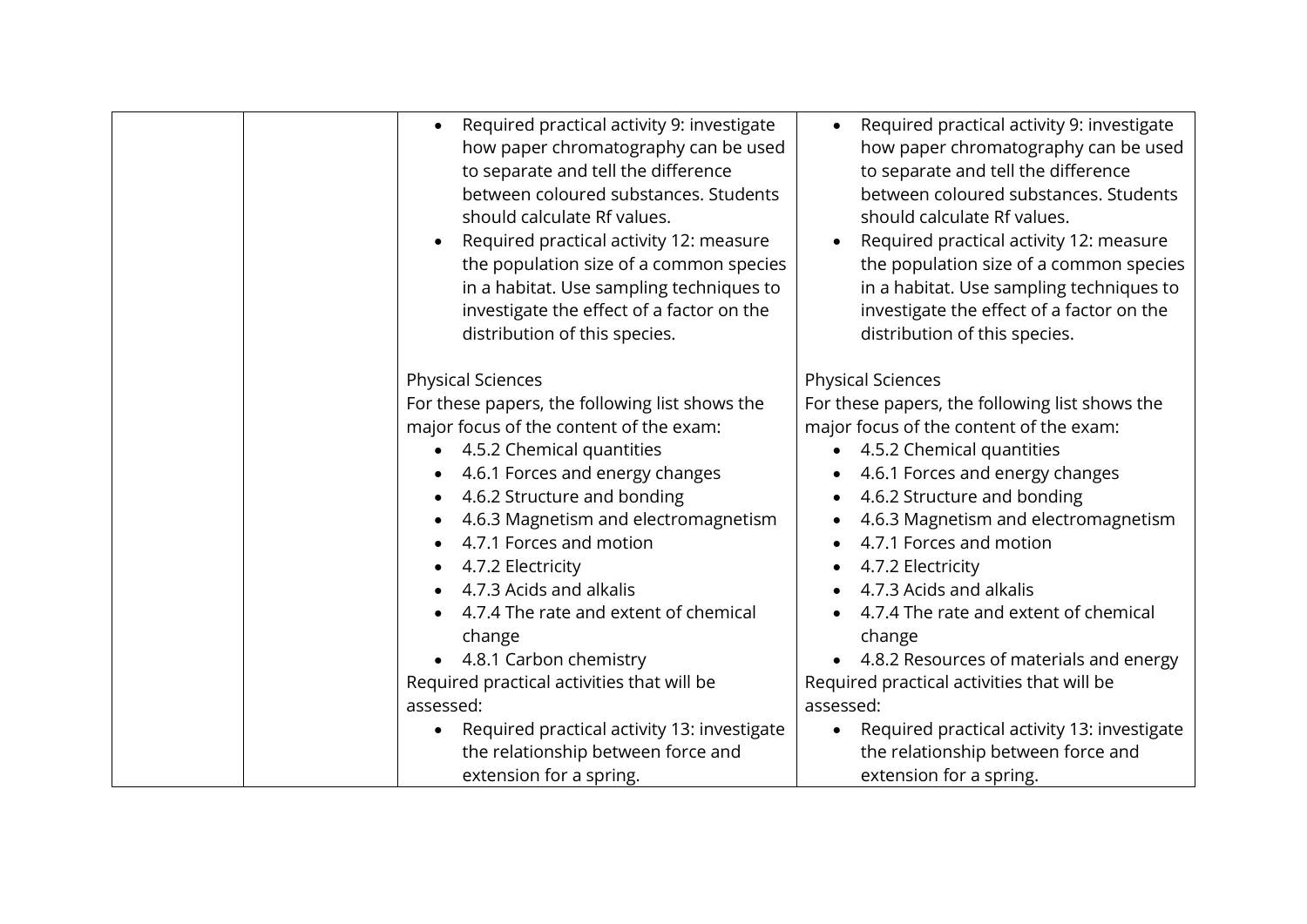|             |         | Required practical activity 15: use circuit<br>diagrams to construct appropriate<br>circuits to investigate the I-V<br>characteristics of a variety of circuit<br>elements including a filament lamp, a<br>diode and a resistor at constant<br>temperature.<br>Required practical activity 16: use circuit<br>diagrams to set up an appropriate circuit<br>to investigate the factors affecting the<br>resistance of an electrical component.<br>This should include:<br>the length of a wire at constant<br>$\circ$<br>temperature<br>combinations of resistors in<br>series and in parallel.<br>Required practical activity 19: investigate<br>how changes in concentration affect the<br>rates of reactions.<br>Required practical activity 21: investigate<br>what happens when aqueous solutions<br>are electrolysed using inert electrodes. | Required practical activity 14: investigate<br>the effect of varying the force on the<br>acceleration of an object of constant<br>mass and the effect of varying the mass<br>of an object on the acceleration<br>produced by a constant force.<br>Required practical activity 15: use circuit<br>diagrams to construct appropriate<br>circuits to investigate the I-V<br>characteristics of a variety of circuit<br>elements including a filament lamp, a<br>diode and a resistor at constant<br>temperature.<br>Required practical activity 16: use circuit<br>diagrams to set up an appropriate circuit<br>to investigate the factors affecting the<br>resistance of an electrical component.<br>This should include:<br>the length of a wire at constant<br>$\circ$<br>temperature<br>combinations of resistors in<br>series and in parallel.<br>Required practical activity 19: investigate<br>how changes in concentration affect the<br>rates of reactions. |
|-------------|---------|---------------------------------------------------------------------------------------------------------------------------------------------------------------------------------------------------------------------------------------------------------------------------------------------------------------------------------------------------------------------------------------------------------------------------------------------------------------------------------------------------------------------------------------------------------------------------------------------------------------------------------------------------------------------------------------------------------------------------------------------------------------------------------------------------------------------------------------------------|-------------------------------------------------------------------------------------------------------------------------------------------------------------------------------------------------------------------------------------------------------------------------------------------------------------------------------------------------------------------------------------------------------------------------------------------------------------------------------------------------------------------------------------------------------------------------------------------------------------------------------------------------------------------------------------------------------------------------------------------------------------------------------------------------------------------------------------------------------------------------------------------------------------------------------------------------------------------|
| French, AQA | 23 May  | Foundation                                                                                                                                                                                                                                                                                                                                                                                                                                                                                                                                                                                                                                                                                                                                                                                                                                        | Higher                                                                                                                                                                                                                                                                                                                                                                                                                                                                                                                                                                                                                                                                                                                                                                                                                                                                                                                                                            |
|             | 24 May  | Theme 1 - Identity and culture                                                                                                                                                                                                                                                                                                                                                                                                                                                                                                                                                                                                                                                                                                                                                                                                                    | Theme 1 - Identity and culture                                                                                                                                                                                                                                                                                                                                                                                                                                                                                                                                                                                                                                                                                                                                                                                                                                                                                                                                    |
|             | 16 June | Topic 1: Me, my family and friends                                                                                                                                                                                                                                                                                                                                                                                                                                                                                                                                                                                                                                                                                                                                                                                                                | Topic 1: Me, my family and friends                                                                                                                                                                                                                                                                                                                                                                                                                                                                                                                                                                                                                                                                                                                                                                                                                                                                                                                                |
|             |         | Topic 2: Technology in everyday life                                                                                                                                                                                                                                                                                                                                                                                                                                                                                                                                                                                                                                                                                                                                                                                                              | Topic 2: Technology in everyday life                                                                                                                                                                                                                                                                                                                                                                                                                                                                                                                                                                                                                                                                                                                                                                                                                                                                                                                              |
|             |         | Topic 3: Free-time activities                                                                                                                                                                                                                                                                                                                                                                                                                                                                                                                                                                                                                                                                                                                                                                                                                     | Topic 3: Free-time activities                                                                                                                                                                                                                                                                                                                                                                                                                                                                                                                                                                                                                                                                                                                                                                                                                                                                                                                                     |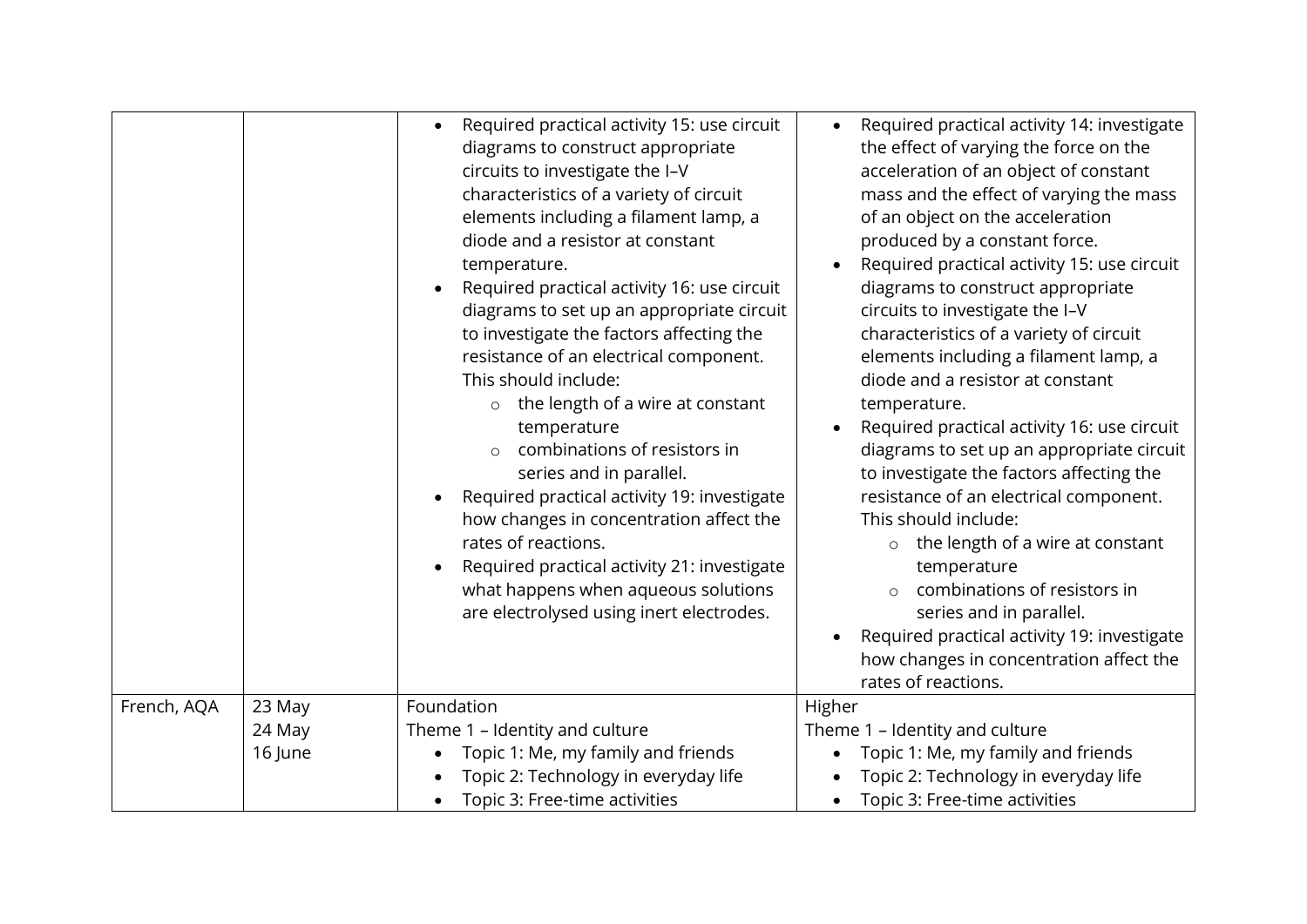|             |        | Theme 2 - Local, national, international and      | Theme 2 - Local, national, international and |
|-------------|--------|---------------------------------------------------|----------------------------------------------|
|             |        | global areas of interest                          | global areas of interest                     |
|             |        | Topic 1: Home, town, neighbourhood<br>$\bullet$   | • Topic 1: Home, town, neighbourhood         |
|             |        | and region                                        | and region                                   |
|             |        | Topic 2: Social issues<br>$\bullet$               | Topic 2: Social issues                       |
|             |        | Theme 3 - Current and future study and            | • Topic 3: Global issues                     |
|             |        | employment                                        | Theme 3 - Current and future study and       |
|             |        | Topic 1: My studies<br>$\bullet$                  | employment                                   |
|             |        | Topic 2: Life at school/college                   | Topic 1: My studies                          |
|             |        | Topic 4: Jobs, career choices and                 | Topic 2: Life at school/college              |
|             |        | ambitions                                         | Topic 3: Education post-16                   |
|             |        |                                                   | Topic 4: Jobs, career choices and            |
|             |        |                                                   | ambitions                                    |
| German, AQA | 18 May | Foundation                                        | Higher                                       |
|             | 23 May | Theme 1 - Identity and culture                    | Theme 1 - Identity and culture               |
|             | 6 June | Topic 2: Technology in everyday life<br>$\bullet$ | Topic 2: Technology in everyday life         |
|             |        | Topic 3: Free-time activities                     | Topic 3: Free-time activities                |
|             |        | Theme 2 - Local, national, international and      | Theme 2 - Local, national, international and |
|             |        | global areas of interest                          | global areas of interest                     |
|             |        | Topic 1: Home, town, neighbourhood<br>$\bullet$   | Topic 1: Home, town, neighbourhood           |
|             |        | and region                                        | and region                                   |
|             |        | Topic 4: Travel and tourism                       | Topic 4: Travel and tourism                  |
|             |        | Theme 3 - Current and future study and            | Theme 3 - Current and future study and       |
|             |        | employment                                        | employment                                   |
|             |        | Topic 2: Life at school/college<br>$\bullet$      | Topic 2: Life at school/college<br>$\bullet$ |
|             |        | Topic 4: Jobs, career choices and                 | Topic 3: Education post-16                   |
|             |        | ambitions                                         | Topic 4: Jobs, career choices and            |
|             |        |                                                   | ambitions                                    |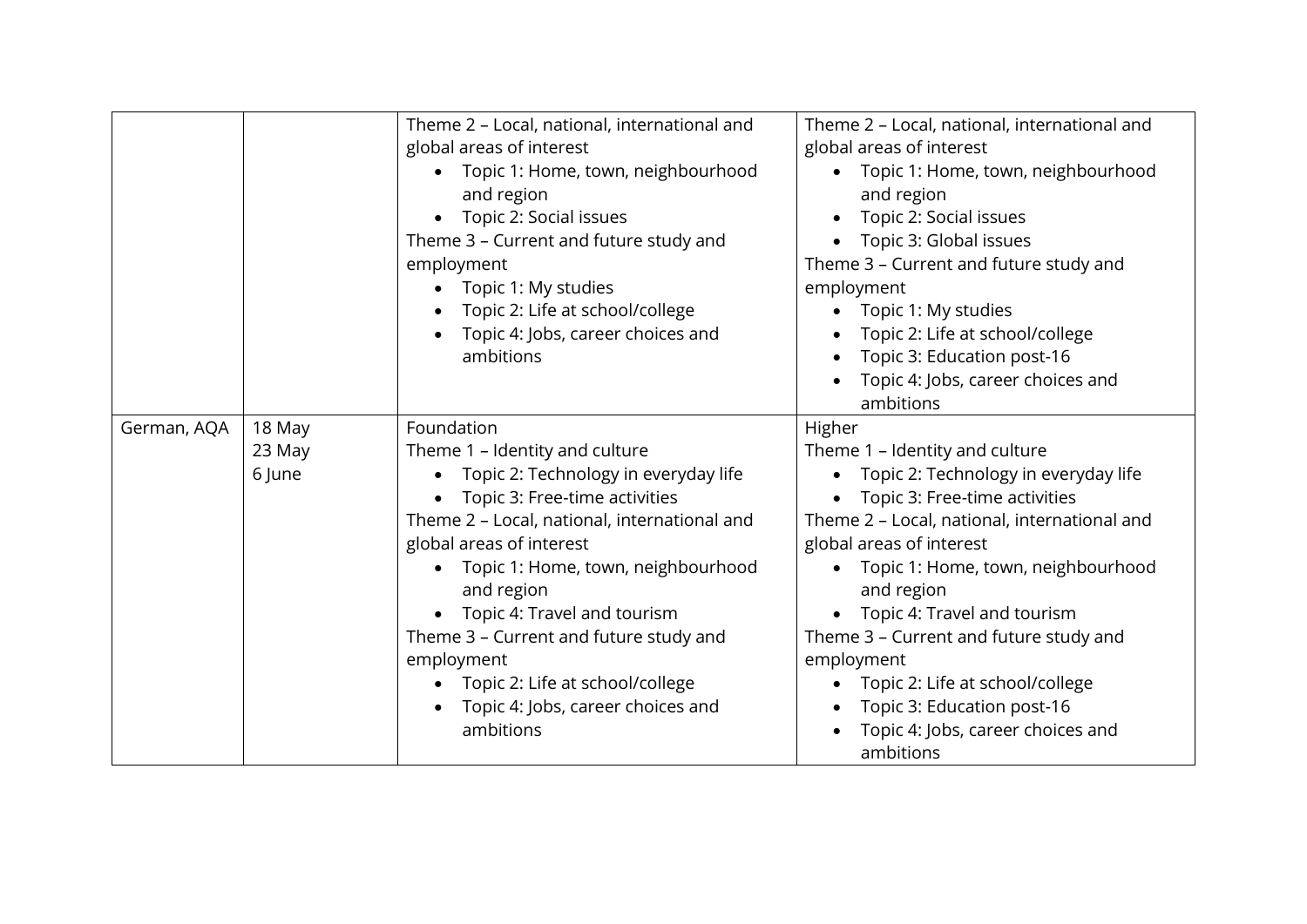| History,     | 19 May  | <b>Paper One</b>                                                                                |
|--------------|---------|-------------------------------------------------------------------------------------------------|
| Edexcel      | 9 June  | Medicine                                                                                        |
|              |         | <b>Paper Two</b>                                                                                |
|              |         | Anglo-Saxon and Norman England                                                                  |
|              |         | <b>Paper Three</b>                                                                              |
|              |         | Weimar and Nazi Germany                                                                         |
| Geography,   | 23 May  | <b>Paper One - Global Geographical Issues</b>                                                   |
| Edexcel      | 7 June  | Topic 1: Hazardous Earth AND EITHER<br>$\bullet$                                                |
|              | 14 June | Topic 2: Development dynamics OR                                                                |
|              |         | Topic 3: Challenges of an urbanising world                                                      |
|              |         | <b>Paper Two - UK Geographical Issues</b>                                                       |
|              |         | No Change (Questions on students' own fieldwork already removed for 2022).                      |
|              |         | In Section C1 students must answer either Q8 Coasts or Q9 Rivers                                |
|              |         | In Section C2 students must answer either Q10 Urban or Q11 Rural.                               |
|              |         | Paper Three - People and Environment Issues - Making Geographical Decisions                     |
|              |         | No Change.                                                                                      |
|              |         | <b>Fieldwork</b>                                                                                |
|              |         | Students will not be required to answer exam questions relating to their own fieldwork          |
|              |         | experience. The unfamiliar fieldwork questions relating to physical and human geography will be |
|              |         | retained in the exam. The following changes will be made:                                       |
|              |         | There will be no questions about students' own fieldwork, students will answer unfamiliar       |
|              |         | fieldwork questions only.                                                                       |
| Computer     | 16 May  | 1.1 Systems Architecture                                                                        |
| Science, OCR | 27 May  | • Architecture of the CPU                                                                       |
|              |         | The purpose of the CPU<br>$\circ$                                                               |
|              |         | Common CPU components and<br>$\circ$                                                            |
|              |         | their features.<br>$\bigcirc$                                                                   |
|              |         | Von Neumann architecture                                                                        |
|              |         | 1.2 Memory and Storage                                                                          |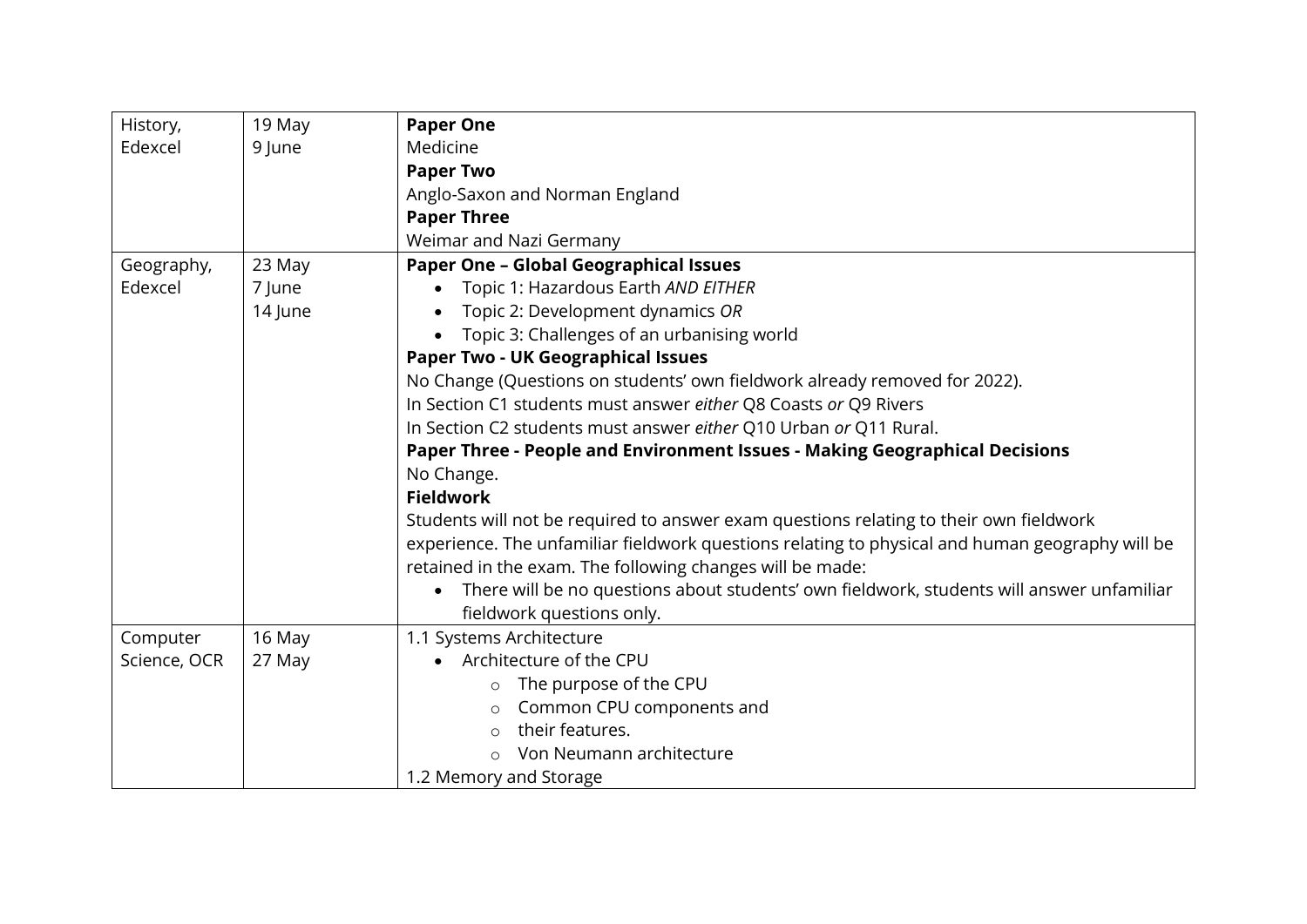|            | <b>Primary Storage</b>                                                          |
|------------|---------------------------------------------------------------------------------|
|            |                                                                                 |
|            | Secondary storage                                                               |
|            | Units                                                                           |
|            | The units of data storage<br>$\circ$                                            |
|            | Data Storage                                                                    |
|            | Numbers<br>$\circ$                                                              |
|            | Characters                                                                      |
|            | Images<br>$\circ$                                                               |
|            | Sounds                                                                          |
|            | Compression                                                                     |
|            | 1.3 Computer networks, connections and protocols                                |
|            | Networks and topologies                                                         |
|            | Factors that affect the performance of networks.<br>$\circ$                     |
|            | The hardware needed to connect stand-alone computers into a Local Area Network. |
|            | The Internet as a worldwide collection of computer networks<br>$\circ$          |
|            | Wired and wireless networks, protocols and layers                               |
|            | Modes of connection.<br>$\circ$                                                 |
|            | Encryption.<br>$\circ$                                                          |
|            | IP addressing and MAC addressing.                                               |
|            | Standards.                                                                      |
|            | Common protocols.<br>$\circ$                                                    |
|            | 1.4 Network security                                                            |
|            | Identifying and preventing vulnerabilities                                      |
|            | o Common prevention methods                                                     |
|            | 1.5 Ethical, legal, cultural and environmental impacts of digital technology    |
|            | Ethical, legal, cultural and environmental impact<br>$\bullet$                  |
|            | Impacts of digital technology on wider society.<br>$\circ$                      |
|            | Legislation relevant to Computer Science.                                       |
| Foundation | $\circ$                                                                         |
|            |                                                                                 |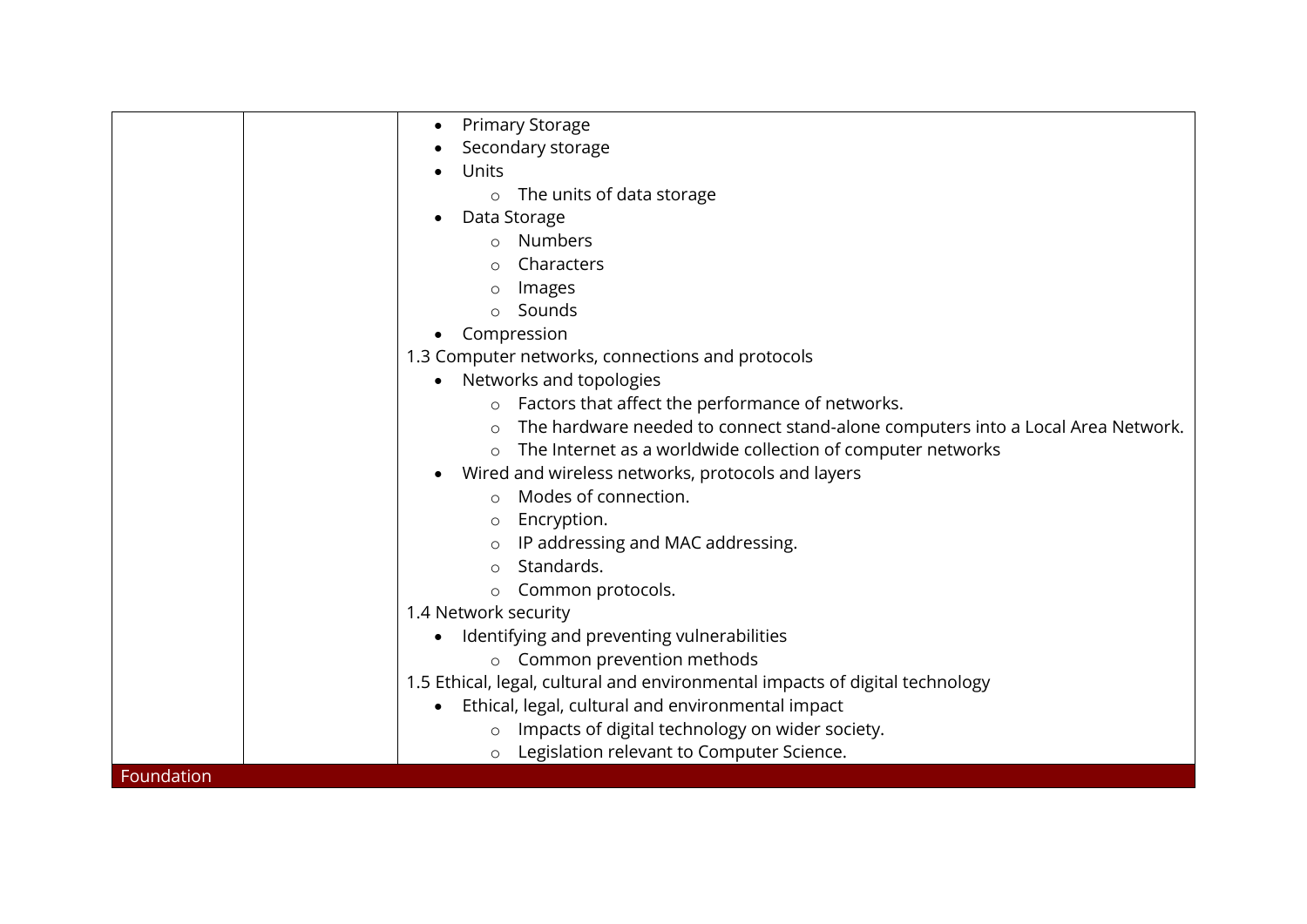| 1.2 How the critical evaluation of new and emerging technologies informs design decisions;      |
|-------------------------------------------------------------------------------------------------|
|                                                                                                 |
|                                                                                                 |
| 1.4 Developments in modern and smart materials, composite materials and technical textiles      |
| 1.12 The categorisation of the types, properties and structure of natural and manufactured      |
|                                                                                                 |
| 2.7 Specialist techniques, tools, equipment and processes that can be used to shape, fabricate, |
|                                                                                                 |
| 2.8 Appropriate surface treatments and finishes that can be applied to ferrous and non-ferrous  |
|                                                                                                 |
|                                                                                                 |
|                                                                                                 |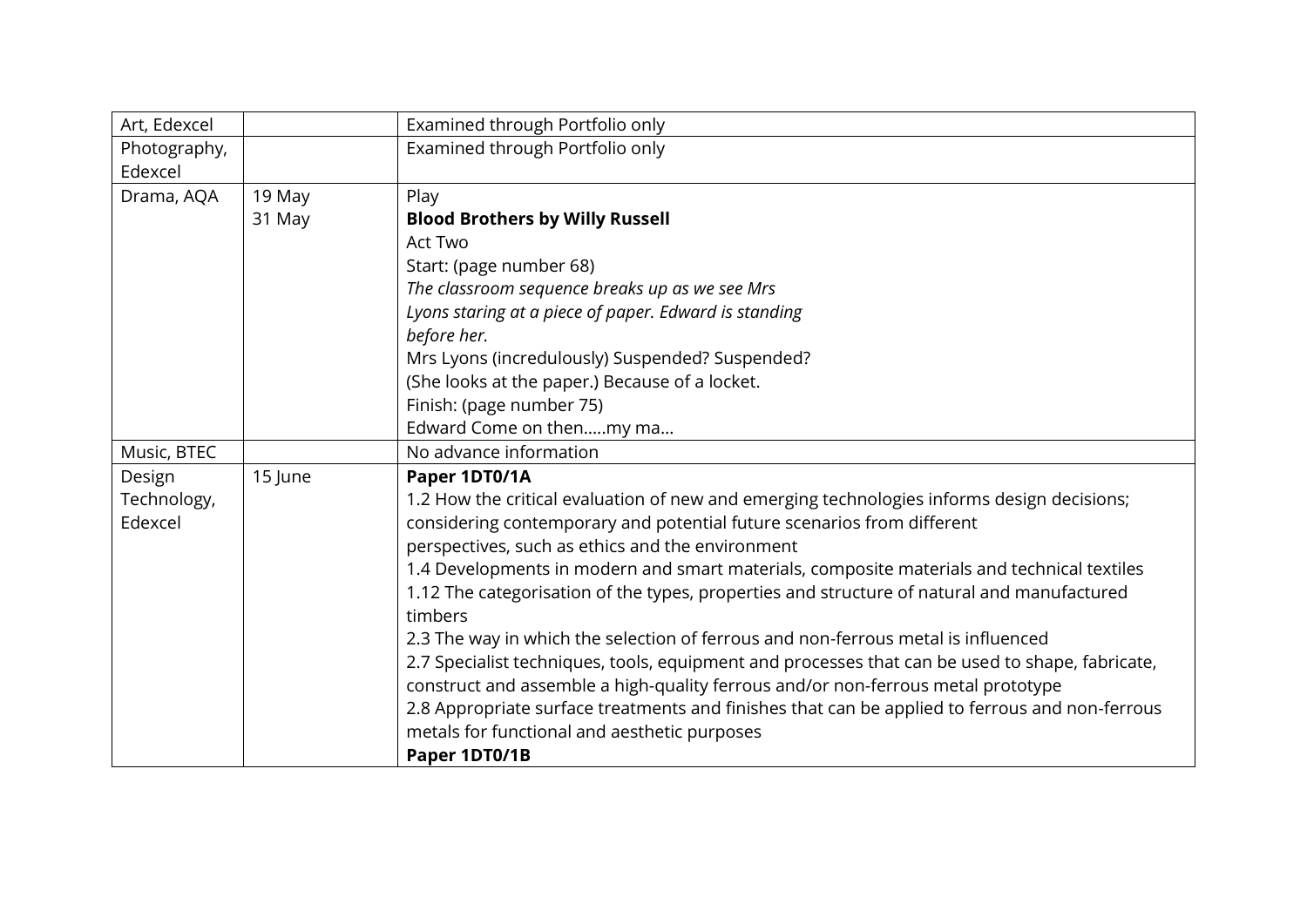| 1.2 How the critical evaluation of new and emerging technologies informs design decisions;                                    |
|-------------------------------------------------------------------------------------------------------------------------------|
| considering contemporary and potential future scenarios from different perspectives, such as                                  |
| ethics and the environment                                                                                                    |
| 1.4 Developments in modern and smart materials, composite materials and technical textiles                                    |
| 1.12 The categorisation of the types, properties and structure of natural and manufactured                                    |
| timbers                                                                                                                       |
| 3.2.2 The sources, origins, physical and working properties of papers and boards and their social                             |
| and ecological footprint                                                                                                      |
| • Board                                                                                                                       |
| 3.2.6 The sources, origins, physical and working properties of papers and boards and their social<br>and ecological footprint |
| • Working properties - the way in which each material behaves or responds to external<br>sources                              |
| 3.3 The way in which the selection of papers and boards is influenced                                                         |
| 3.7 Specialist techniques, tools, equipment and processes that can be used to shape, fabricate,                               |
| construct and assemble a high-quality paper and board prototype                                                               |
| Paper 1DT0/1C                                                                                                                 |
| 1.2 How the critical evaluation of new and emerging technologies informs design decisions;                                    |
| considering contemporary and potential future scenarios from different perspectives, such as                                  |
| ethics and the environment                                                                                                    |
| 1.4 Developments in modern and smart materials, composite materials and technical textiles                                    |
| 1.12 The categorisation of the types, properties and structure of natural and manufactured                                    |
| timbers                                                                                                                       |
| 4.3 The way in which the selection of thermoforming and thermosetting polymers is influenced                                  |
| 4.7 Specialist techniques, tools, equipment and processes that can be used to shape, fabricate,                               |
| construct and assemble a high-quality thermoforming and thermosetting polymers prototype                                      |
| 4.8 Appropriate surface treatments and finishes that can be applied to thermoforming and                                      |
| thermosetting polymers for functional and aesthetic purposes                                                                  |
| Paper 1DT0/1D                                                                                                                 |
|                                                                                                                               |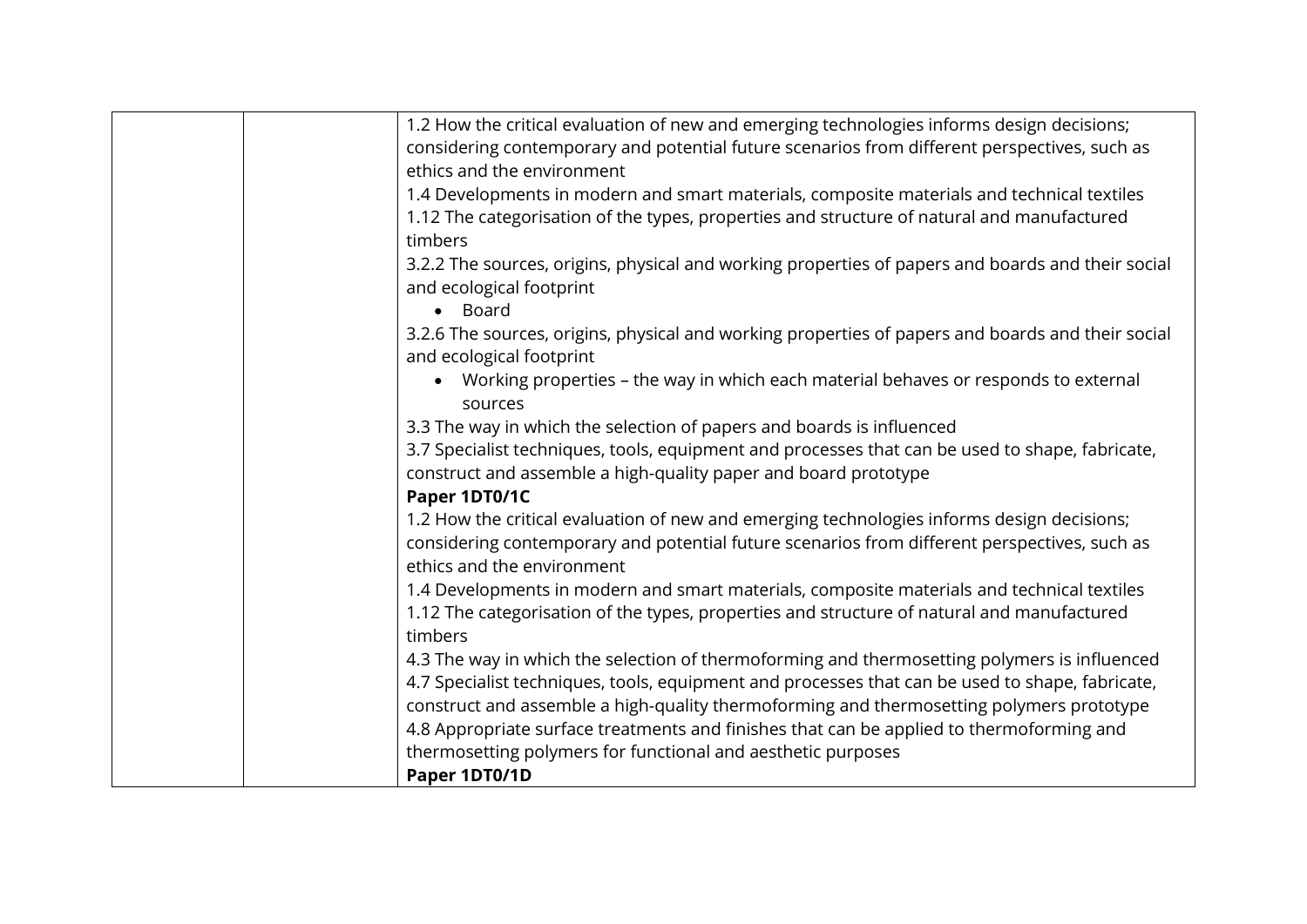| 1.2 How the critical evaluation of new and emerging technologies informs design decisions;                                         |
|------------------------------------------------------------------------------------------------------------------------------------|
| considering contemporary and potential future scenarios from different perspectives, such as                                       |
| ethics and the environment                                                                                                         |
| 1.4 Developments in modern and smart materials, composite materials and technical textiles                                         |
| 1.12 The categorisation of the types, properties and structure of natural and manufactured                                         |
| timbers                                                                                                                            |
| 5.2.3 The sources, origins, physical and working properties of components and systems and their                                    |
| social and ecological footprint                                                                                                    |
| • Outputs                                                                                                                          |
| 5.2.6 The sources, origins, physical and working properties of components and systems and their<br>social and ecological footprint |
| Working properties - the way in which each material behaves or responds to external<br>$\bullet$                                   |
| sources                                                                                                                            |
| 5.3 The way in which the selection of components and systems is influenced                                                         |
| 5.7 Specialist techniques, tools, equipment and processes that can be used to shape, fabricate,                                    |
| construct and assemble a high-quality systems prototype                                                                            |
| Paper 1DT0/1E                                                                                                                      |
| 1.2 How the critical evaluation of new and emerging technologies informs design decisions;                                         |
| considering contemporary and potential future scenarios from different perspectives, such as                                       |
| ethics and the environment                                                                                                         |
| 1.4 Developments in modern and smart materials, composite materials and technical textiles                                         |
| 1.12 The categorisation of the types, properties and structure of natural and manufactured                                         |
| timbers                                                                                                                            |
| 6.2.2 The sources, origins, physical and working properties of natural, synthetic, woven and non-                                  |
| woven, knitted, blended and mixed-fibre textiles and their social and ecological footprint<br>• Synthetic                          |
| 6.2.7 The sources, origins, physical and working properties of natural, synthetic, woven and non-                                  |
| woven, knitted, blended and mixed-fibre textiles and their social and ecological footprint                                         |
| Working properties – the way in which each material behaves or responds to                                                         |
| external sources                                                                                                                   |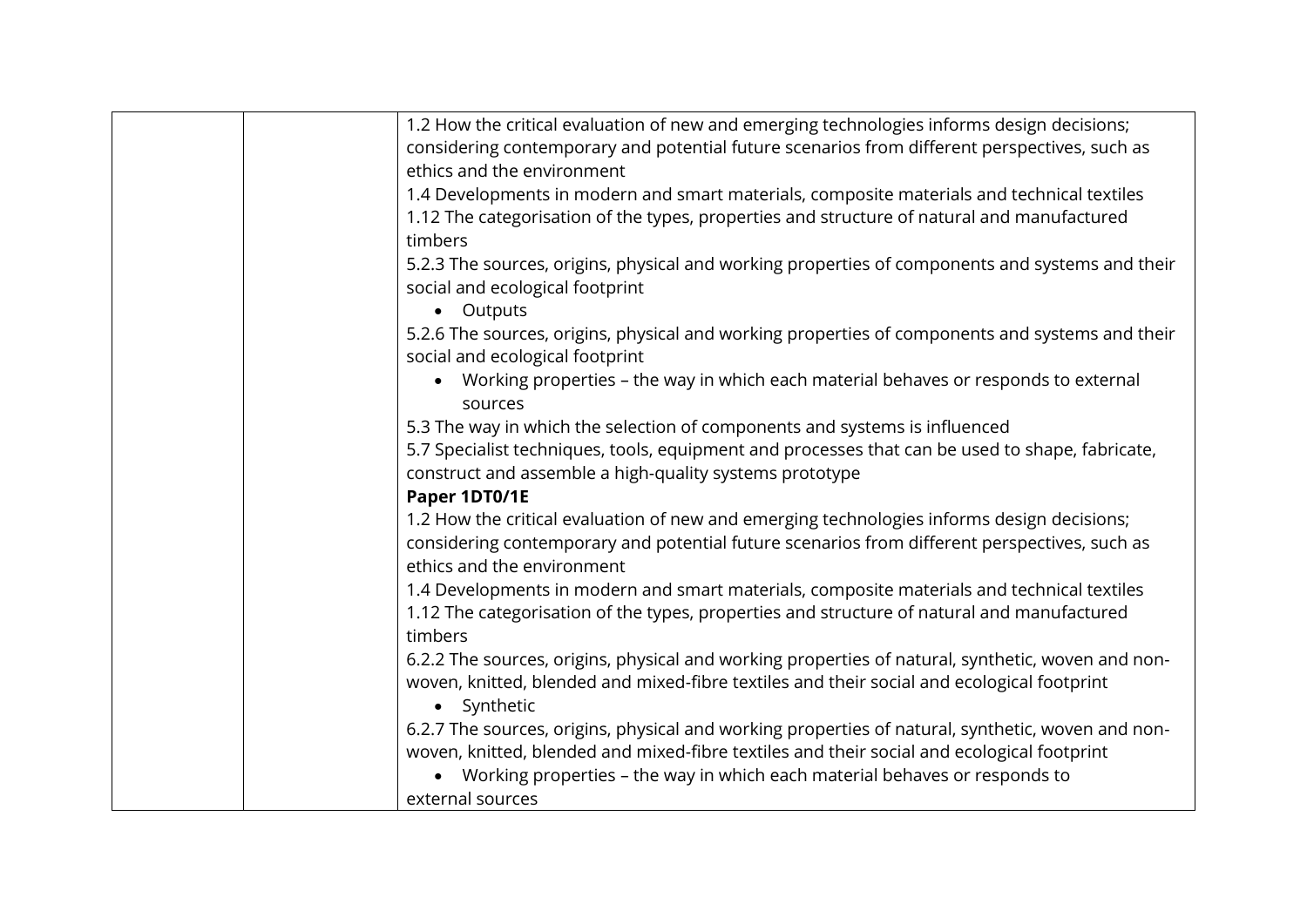|              |         | 6.3 The way in which the selection of natural, synthetic, blended and mixed-fibre textiles is<br>influenced                                                                                                                                 |
|--------------|---------|---------------------------------------------------------------------------------------------------------------------------------------------------------------------------------------------------------------------------------------------|
|              |         | 6.7 Specialist techniques, tools, equipment and processes that can be used on natural, synthetic,<br>woven and non-woven, knitted, blended and mixed-fibre textiles to shape, fabricate, construct<br>and assemble a high-quality prototype |
|              |         | Paper 1DT0/1F                                                                                                                                                                                                                               |
|              |         | 1.2 How the critical evaluation of new and emerging technologies informs design decisions;                                                                                                                                                  |
|              |         | considering contemporary and potential future scenarios from different perspectives, such as<br>ethics and the environment                                                                                                                  |
|              |         | 1.4 Developments in modern and smart materials, composite materials and technical textiles                                                                                                                                                  |
|              |         | 1.12 The categorisation of the types, properties and structure of natural and manufactured<br>timbers                                                                                                                                       |
|              |         | 7.2.3 The sources, origins, physical and working properties of each natural and manufactured<br>timber and their social and ecological footprint                                                                                            |
|              |         | Manufactured timber<br>$\bullet$                                                                                                                                                                                                            |
|              |         | 7.2.6 The sources, origins, physical and working properties of each natural and manufactured<br>timber and their social and ecological footprint                                                                                            |
|              |         | • Working properties - the way in which each material behaves or responds to external<br>sources                                                                                                                                            |
|              |         | 7.3 The way in which the selection of each natural and manufactured timber is influenced                                                                                                                                                    |
|              |         | 7.7 Specialist techniques, tools, equipment and processes that can be used on each natural and                                                                                                                                              |
|              |         | manufactured timber to shape, fabricate, construct and assemble a high-quality prototype                                                                                                                                                    |
| Media        | 25 May  | Media One                                                                                                                                                                                                                                   |
| Studies, AQA | 14 June | <b>Theoretical Framework</b>                                                                                                                                                                                                                |
|              |         | Media Language<br>$\bullet$                                                                                                                                                                                                                 |
|              |         | Media Representation                                                                                                                                                                                                                        |
|              |         | <b>Media Contexts</b>                                                                                                                                                                                                                       |
|              |         | Media Industries                                                                                                                                                                                                                            |
|              |         | Media Audiences                                                                                                                                                                                                                             |
|              |         | Media Two                                                                                                                                                                                                                                   |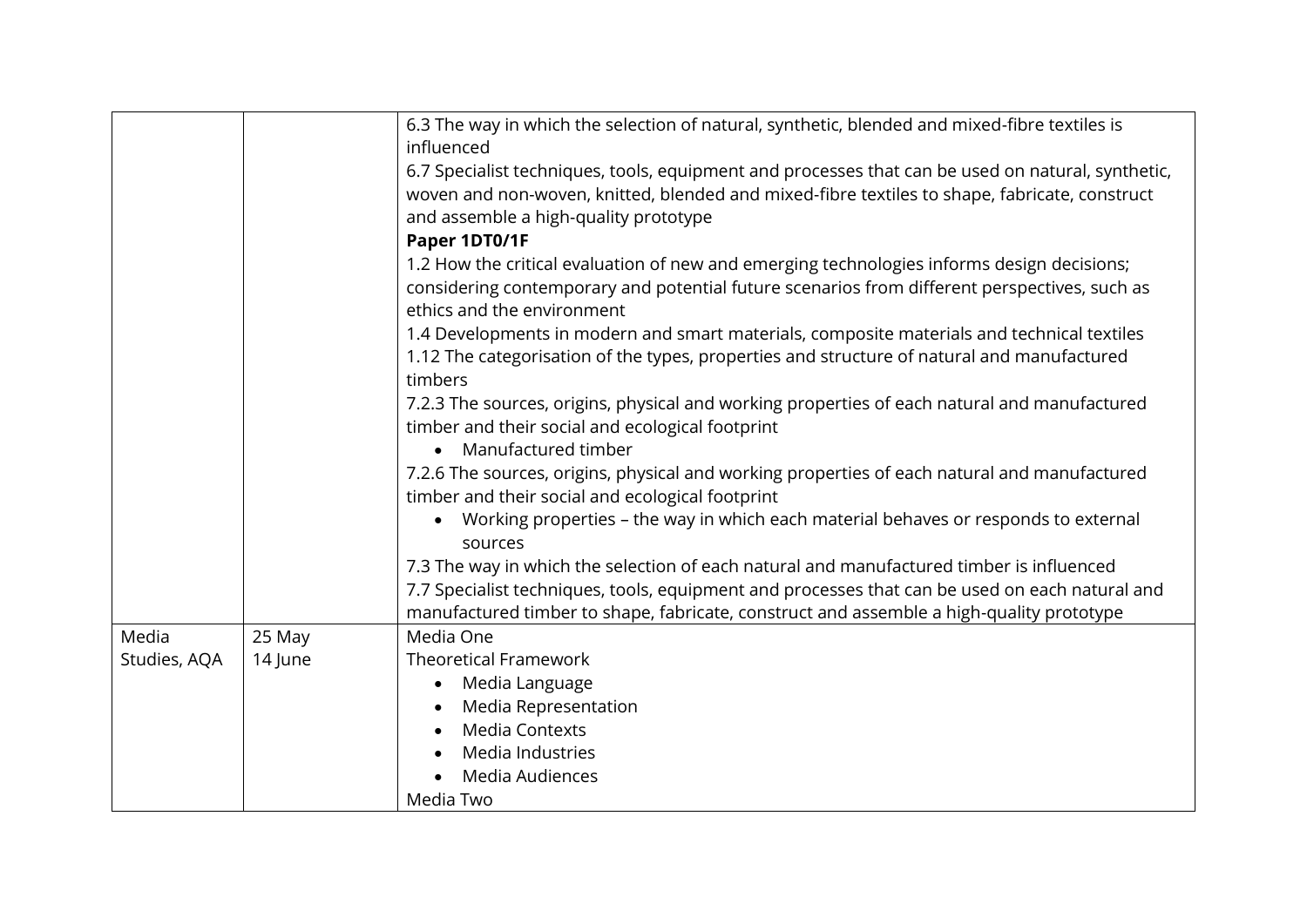|                 |         | Media Forms and set products                                   |
|-----------------|---------|----------------------------------------------------------------|
|                 |         | Magazine – Tatler<br>$\bullet$                                 |
|                 |         | Advertising and Marketing - Galaxy                             |
|                 |         | OSP/Video Games - Lara Croft Go                                |
|                 |         | Music Video – One Direction and Arctic Monkeys                 |
| <b>Business</b> | 20 May  | Paper 1 (1BS0/01)                                              |
| Studies,        | 13 June | <b>Topic 1.1 Enterprise and entrepreneurship</b>               |
| Edexcel         |         | 1.1.2 Risk and reward                                          |
|                 |         | 1.1.3 The role of business enterprise                          |
|                 |         | <b>Topic 1.2 Spotting a business opportunity</b>               |
|                 |         | 1.2.2 Market research                                          |
|                 |         | 1.2.3 Market segmentation                                      |
|                 |         | Topic 1.3 Putting a business idea into practice                |
|                 |         | 1.3.1 Business aims and objectives                             |
|                 |         | 1.3.2 Business revenues, costs and profits                     |
|                 |         | 1.3.3 Cash and cash-flow                                       |
|                 |         | 1.3.4 Sources of business finance                              |
|                 |         | <b>Topic 1.4 Making the business effective</b>                 |
|                 |         | 1.4.1 The options for start-up and small business              |
|                 |         | 1.4.2 Business location                                        |
|                 |         | 1.4.3 The marketing mix                                        |
|                 |         | <b>Topic 1.5 Understanding external influences on business</b> |
|                 |         | 1.5.1 Business stakeholders                                    |
|                 |         | 1.5.2 Technology and business                                  |
|                 |         | 1.5.3 Legislation and business                                 |
|                 |         | 1.5.4 The economy and business                                 |
|                 |         | 1.5.5 External influences                                      |
|                 |         | <b>Appendix 2: Quantitative skills</b>                         |
|                 |         | <b>Calculation</b>                                             |
|                 |         | Calculations in a business context, including:                 |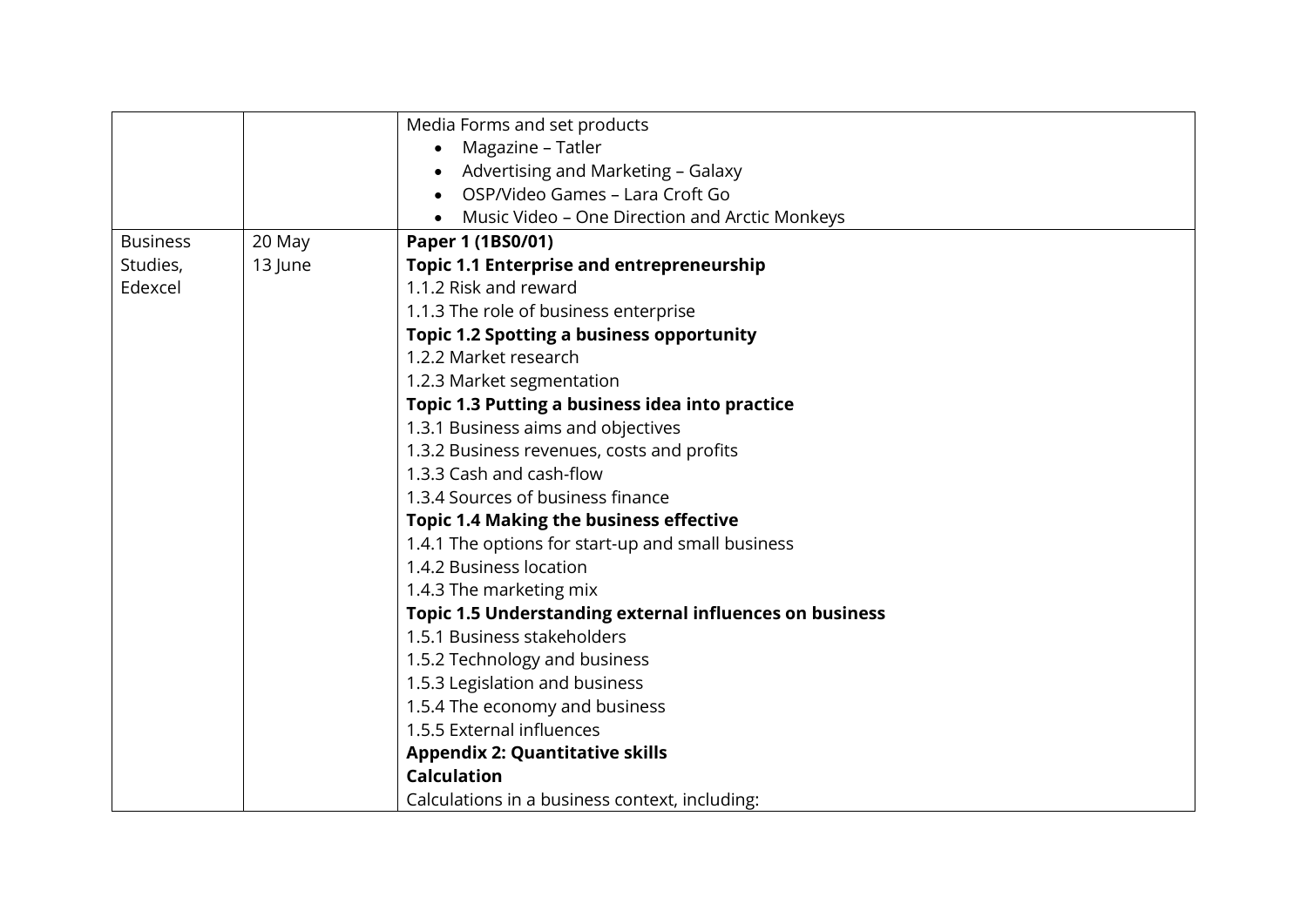| percentages and percentage changes                                                      |
|-----------------------------------------------------------------------------------------|
| revenue, costs and profit                                                               |
| cash-flow forecasts, including total costs, total revenue and net cash flow             |
| Interpretation                                                                          |
| Interpretation and use of quantitative data in business contexts to support, inform and |
| justify business decisions, including:                                                  |
| information from graphs and charts                                                      |
| • market data, including market share, changes in costs and changes in prices           |
| Paper 2 (1BS0/02)                                                                       |
| <b>Topic 2.1 Growing the business</b>                                                   |
| 2.1.1 Business growth                                                                   |
| 2.1.3 Business and globalisation                                                        |
| 2.1.4 Ethics, the environment and business                                              |
| <b>Topic 2.2 Making marketing decisions</b>                                             |
| 2.2.1 Product                                                                           |
| 2.2.3 Promotion                                                                         |
| 2.2.4 Place                                                                             |
| 2.2.5 Using the marketing mix to make business decisions                                |
| <b>Topic 2.3 Making operational decisions</b>                                           |
| 2.3.1 Business operations                                                               |
| 2.3.2 Working with suppliers                                                            |
| 2.3.4 The sales process                                                                 |
| <b>Topic 2.4 Making financial decisions</b>                                             |
| 2.4.1 Business calculations                                                             |
| 2.4.2 Understanding business performance                                                |
| <b>Topic 2.5 Making human resource decisions</b>                                        |
| 2.5.1 Organisational structures                                                         |
| 2.5.4 Motivation                                                                        |
| <b>Appendix 2: Quantitative skills</b>                                                  |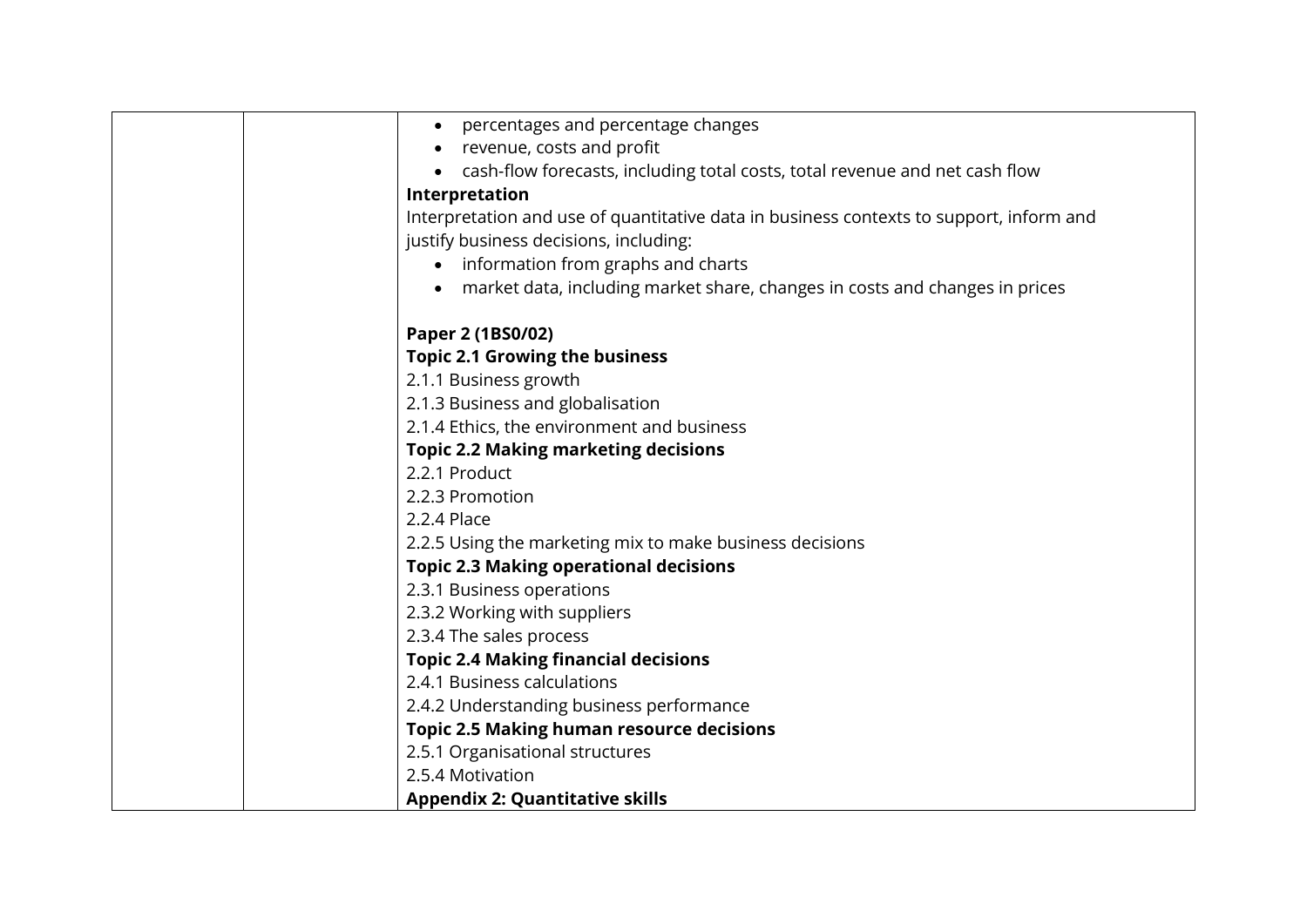|             |         | <b>Calculation</b>                                                                                        |
|-------------|---------|-----------------------------------------------------------------------------------------------------------|
|             |         | Calculations in a business context, including:                                                            |
|             |         | averages<br>٠                                                                                             |
|             |         | revenue, costs and profit                                                                                 |
|             |         | gross profit margin and net profit margin ratios                                                          |
|             |         | average rate of return                                                                                    |
|             |         | Interpretation                                                                                            |
|             |         | Interpretation and use of quantitative data in business contexts to support, inform and                   |
|             |         | justify business decisions, including:                                                                    |
|             |         | information from graphs and charts<br>$\bullet$                                                           |
|             |         | market data, including market share, changes in costs and changes in prices                               |
| PE, OCR     | 24 May  | Physical factors affecting performance                                                                    |
|             | 10 June | 1.1 Applied anatomy and physiology                                                                        |
|             |         | 1.2 Physical training                                                                                     |
|             |         | Socio-cultural issues and sports psychology                                                               |
|             |         | 2.1 Socio-cultural influences                                                                             |
|             |         | 2.2 Sports psychology                                                                                     |
|             |         | 2.3 Health, fitness and well-being                                                                        |
| PE, BTEC    |         | No advance information                                                                                    |
| Faith,      | 16 May  | Christianity                                                                                              |
| Philosophy  | 26 May  | <b>Beliefs and teachings</b>                                                                              |
| and Ethics, |         | The nature of God:<br>$\bullet$                                                                           |
| <b>AQA</b>  |         | o the oneness of God and the Trinity: Father, Son and Holy Spirit.                                        |
|             |         | Different Christian beliefs about creation including the role of Word and Spirit (John 1:1-3<br>$\bullet$ |
|             |         | and Genesis 1:1-3).                                                                                       |
|             |         | Different Christian beliefs about the afterlife and their importance, including: resurrection             |
|             |         | and life after death; judgement, heaven and hell.                                                         |
|             |         | Beliefs and teachings about:                                                                              |
|             |         | $\circ$ the crucifixion, resurrection and ascension                                                       |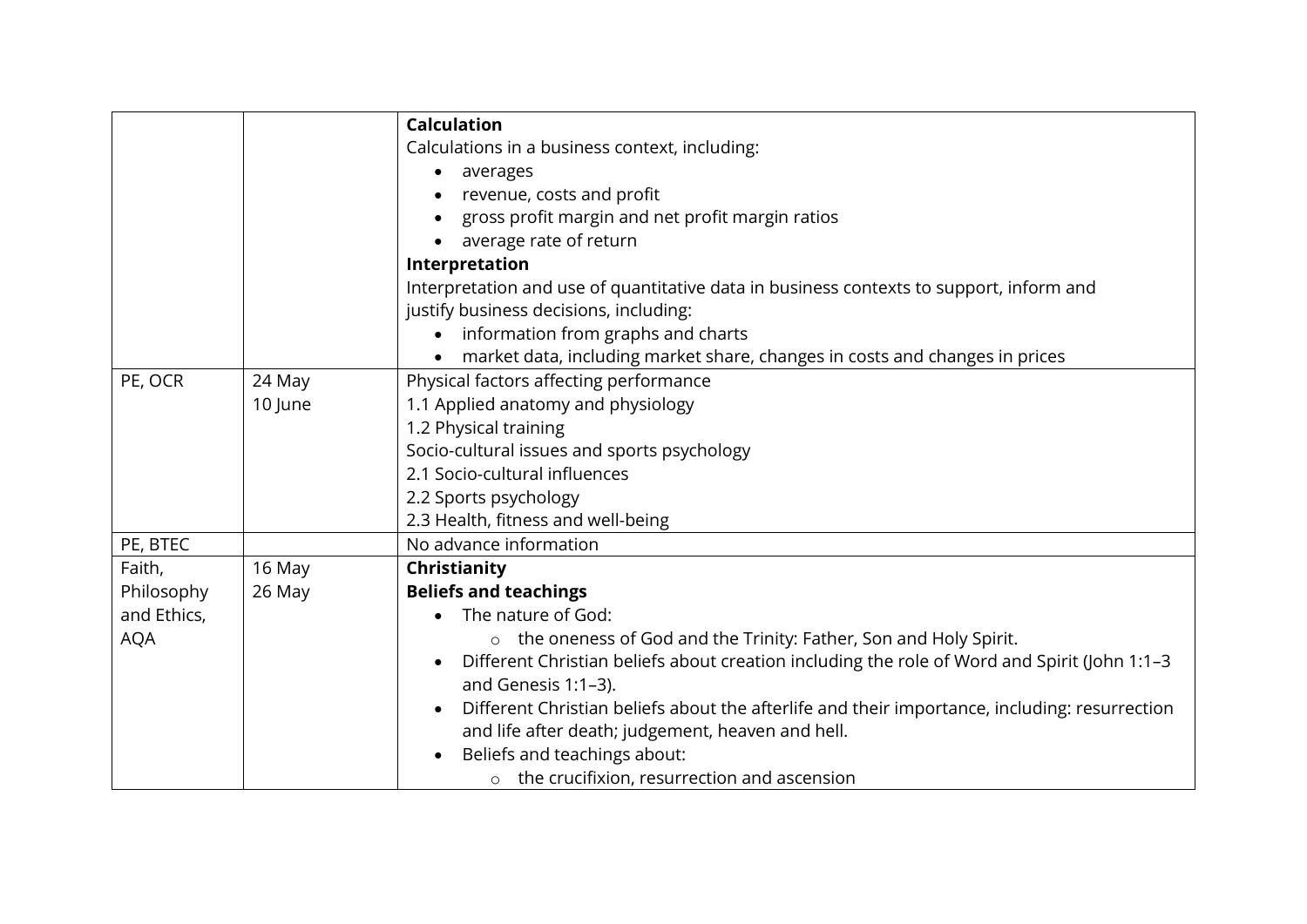| the means of salvation, including law, grace and Spirit<br>$\circ$                                    |
|-------------------------------------------------------------------------------------------------------|
| the role of Christ in salvation including the idea of atonement.                                      |
| <b>Practices</b>                                                                                      |
| The role and meaning of the sacraments:<br>$\bullet$                                                  |
| o the sacrament of baptism and its significance for Christians; infant and believers'                 |
| baptism; different beliefs about infant baptism.                                                      |
| The role and importance of celebrations including:<br>$\bullet$                                       |
| o the celebrations of Christmas and Easter, including their importance for Christians                 |
| in Great Britain today.                                                                               |
| The place of mission, evangelism and Church growth.                                                   |
| The importance of the worldwide Church including:                                                     |
| o working for reconciliation                                                                          |
| how Christian churches respond to persecution.<br>$\circ$                                             |
|                                                                                                       |
| Islam                                                                                                 |
| <b>Beliefs and teachings</b>                                                                          |
| The nature of God: omnipotence, beneficence, mercy, fairness and justice/Adalat in Shi'a<br>$\bullet$ |
| Islam, including different ideas about God's relationship with the world: immanence and               |
| transcendence.                                                                                        |
| Angels, their nature and role, including Jibril and Mika'il.                                          |
| Risalah (Prophethood) including the role and importance of Adam, Ibrahim and                          |
| Muhammad.                                                                                             |
| The holy books:                                                                                       |
| Qur'an: revelation and authority<br>$\circ$                                                           |
| the Torah, the Psalms, the Gospel, the Scrolls of Abraham and their authority.                        |
| The imamate in Shi'a Islam: its role and significance.                                                |
| <b>Practices</b>                                                                                      |
| Salah and its significance: how and why Muslims pray including times, directions, ablution            |
| (wudu), movements (rak'ahs) and recitations; salah in the home and mosque and                         |